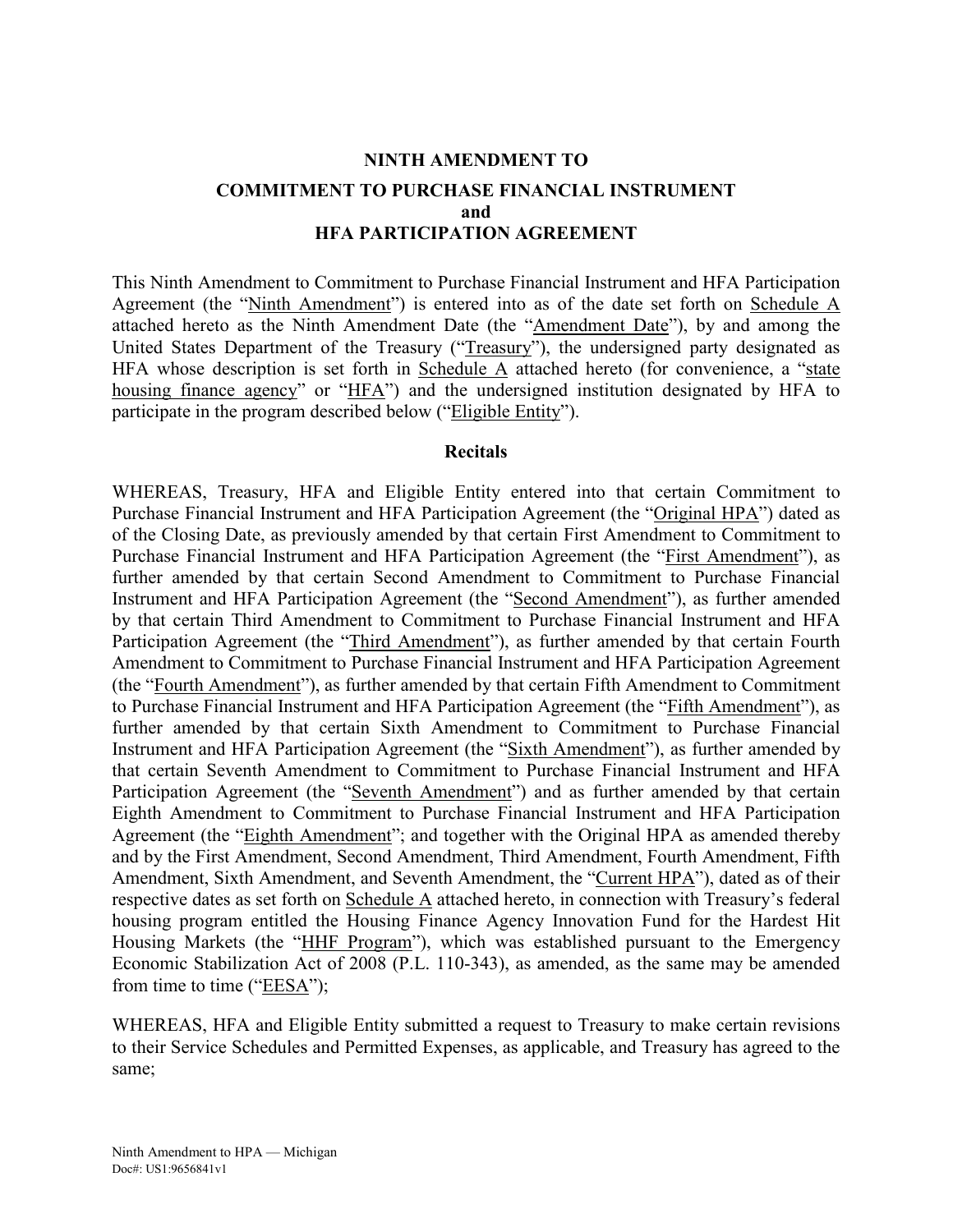WHEREAS, HFA, Eligible Entity and Treasury wish to enter into this Ninth Amendment to document all approved modifications to the Service Schedules and Permitted Expenses, as applicable;

Accordingly, in consideration of the representations, warranties, and mutual agreements set forth herein and for other good and valuable consideration, the receipt and sufficiency of which are hereby acknowledged, Treasury, HFA and Eligible Entity agree as follows.

## **Agreement**

# **1. Amendments**

A. Definitions. All references in the Current HPA to the "Agreement" shall mean the Current HPA, as further amended by this Ninth Amendment; and all references in the Current HPA to Schedules A, B or C shall mean the Schedules A, B or C attached to this Ninth Amendment. All references herein to the "HPA" shall mean the Current HPA, as further amended by this Ninth Amendment.

B. Schedule A. Schedule A attached to the Current HPA is hereby deleted in its entirety and replaced with Schedule A attached to this Ninth Amendment.

C. Schedule B. Schedule B attached to the Current HPA is hereby deleted in its entirety and replaced with Schedule B attached to this Ninth Amendment.

D. Schedule C. Schedule C attached to the Current HPA is hereby deleted in its entirety and replaced with Schedule C attached to this Ninth Amendment.

# **2. Representations, Warranties and Covenants**

A. HFA and Eligible Entity. HFA and Eligible Entity, each for itself, make the following representations, warranties and covenants to Treasury and the truth and accuracy of such representations and warranties and compliance with and performance of such covenants are continuing obligations of HFA and Eligible Entity, each as to itself. In the event that any of the representations or warranties made herein cease to be true and correct or HFA or Eligible Entity breaches any of its covenants made herein, HFA or Eligible Entity, as the case may be, agrees to notify Treasury immediately and the same shall constitute an Event of Default under the HPA.

(1) HFA and Eligible Entity each hereby certifies, represents and warrants as of the date hereof that each of the representations and warranties of HFA or Eligible Entity, as applicable, contained in the HPA are true, correct, accurate and complete in all material respects as of the date hereof. All covenants of HFA or Eligible Entity, as applicable, contained in the HPA shall remain in full force and effect and neither HFA, nor Eligible Entity is in breach of any such covenant.

(2) Eligible Entity has the full corporate power and authority to enter into, execute, and deliver this Ninth Amendment and any other closing documentation delivered to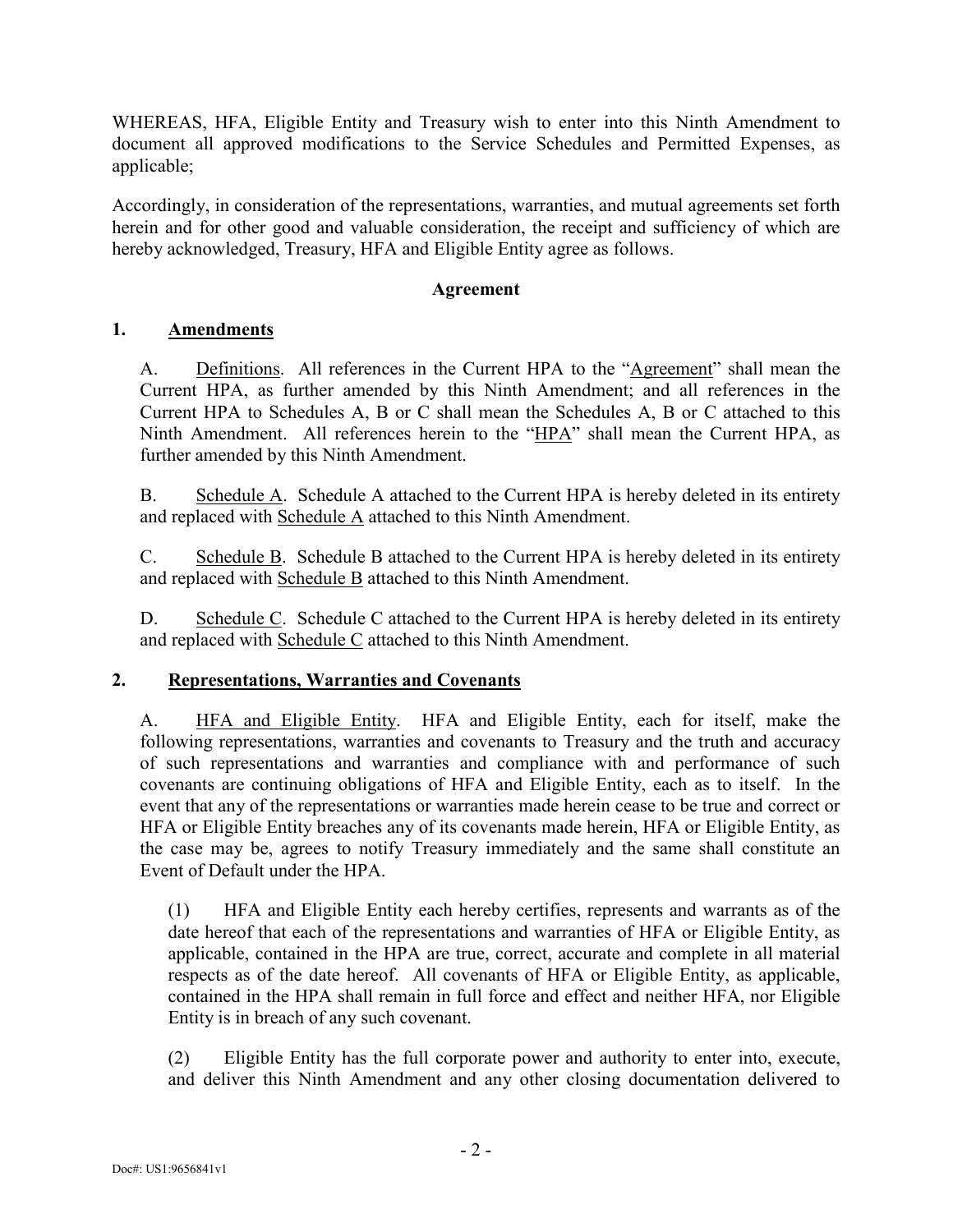Treasury in connection with this Ninth Amendment, and to perform its obligations hereunder and thereunder

(3) HFA has the full legal power and authority to enter into, execute, and deliver this Ninth Amendment and any other closing documentation delivered to Treasury in connection with this Ninth Amendment, and to perform its obligations hereunder and thereunder.

## **3. Miscellaneous**

A. The recitals set forth at the beginning of this Ninth Amendment are true and accurate and are incorporated herein by this reference.

B. Capitalized terms used but not defined herein shall have the meanings ascribed to them in the HPA.

C. Any provision of the HPA that is determined to be prohibited or unenforceable in any jurisdiction shall, as to such jurisdiction, be ineffective to the extent of such prohibition or unenforceability without invalidating the remaining provisions of the HPA, and no such prohibition or unenforceability in any jurisdiction shall invalidate such provision in any other jurisdiction.

D. This Ninth Amendment may be executed in two or more counterparts (and by different parties on separate counterparts), each of which shall be deemed an original, but all of which together shall constitute one and the same instrument. Facsimile or electronic copies of this Ninth Amendment shall be treated as originals for all purposes.

## [SIGNATURE PAGE FOLLOWS; REMAINDER OF PAGE INTENTIONALLY LEFT BLANK]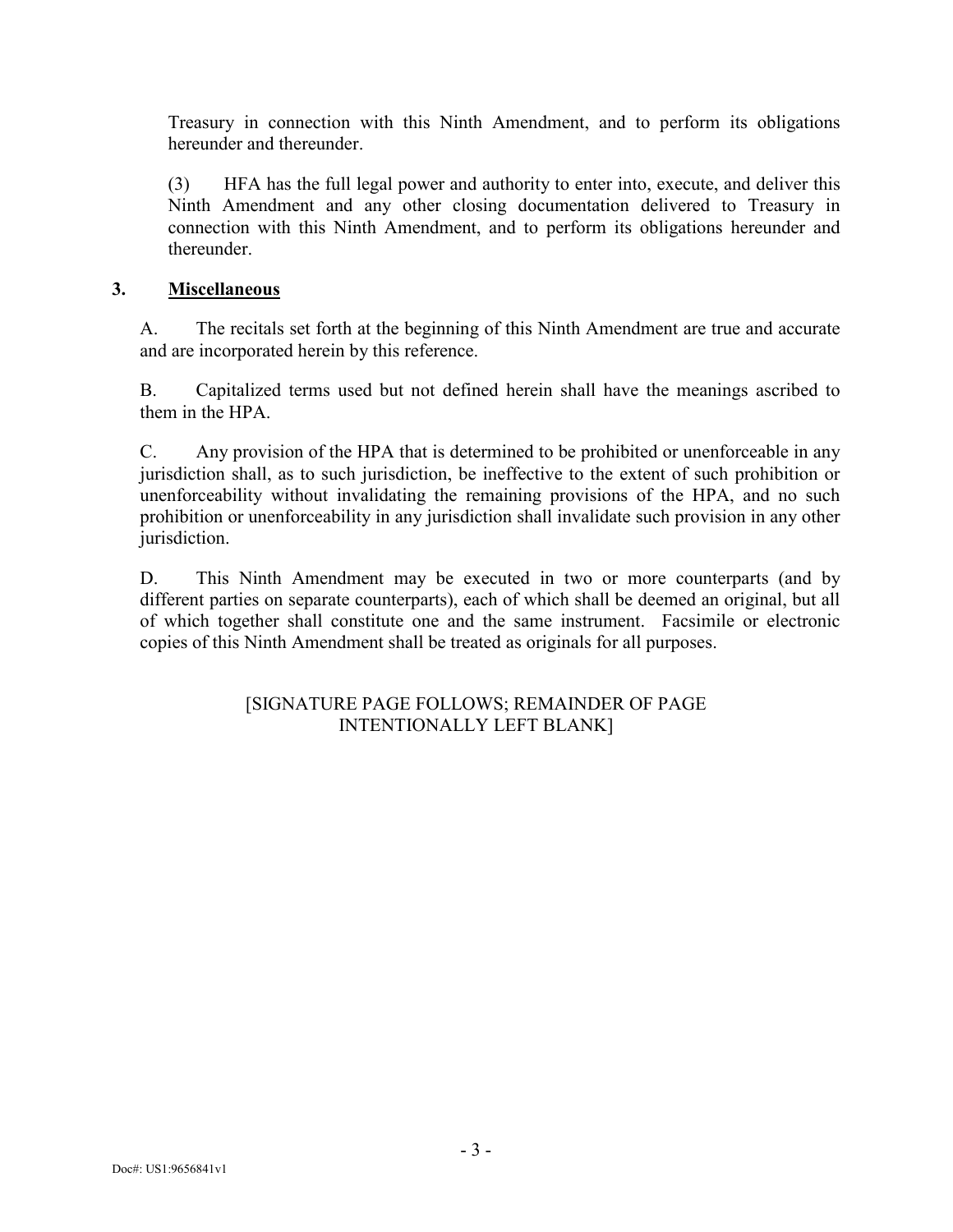**In Witness Whereof**, HFA, Eligible Entity and Treasury by their duly authorized officials hereby execute and deliver this Ninth Amendment to Commitment to Purchase Financial Instrument and HFA Participation Agreement as of the Amendment Date.

### **HFA**: **TREASURY**:

MICHIGAN STATE HOUSING DEVELOPMENT AUTHORITY UNITED STATES DEPARTMENT OF THE **TREASURY** 

By:  $\qquad \qquad \qquad \qquad \qquad \qquad \qquad \qquad \qquad \qquad \qquad \text{By:}$ 

Name: Name: Timothy J. Bowler Title: Title: Deputy Assistant Secretary for Financial Stability

#### **ELIGIBLE ENTITY**:

MICHIGAN HOMEOWNER ASSISTANCE NONPROFIT HOUSING CORPORATION

By:

Name: Title: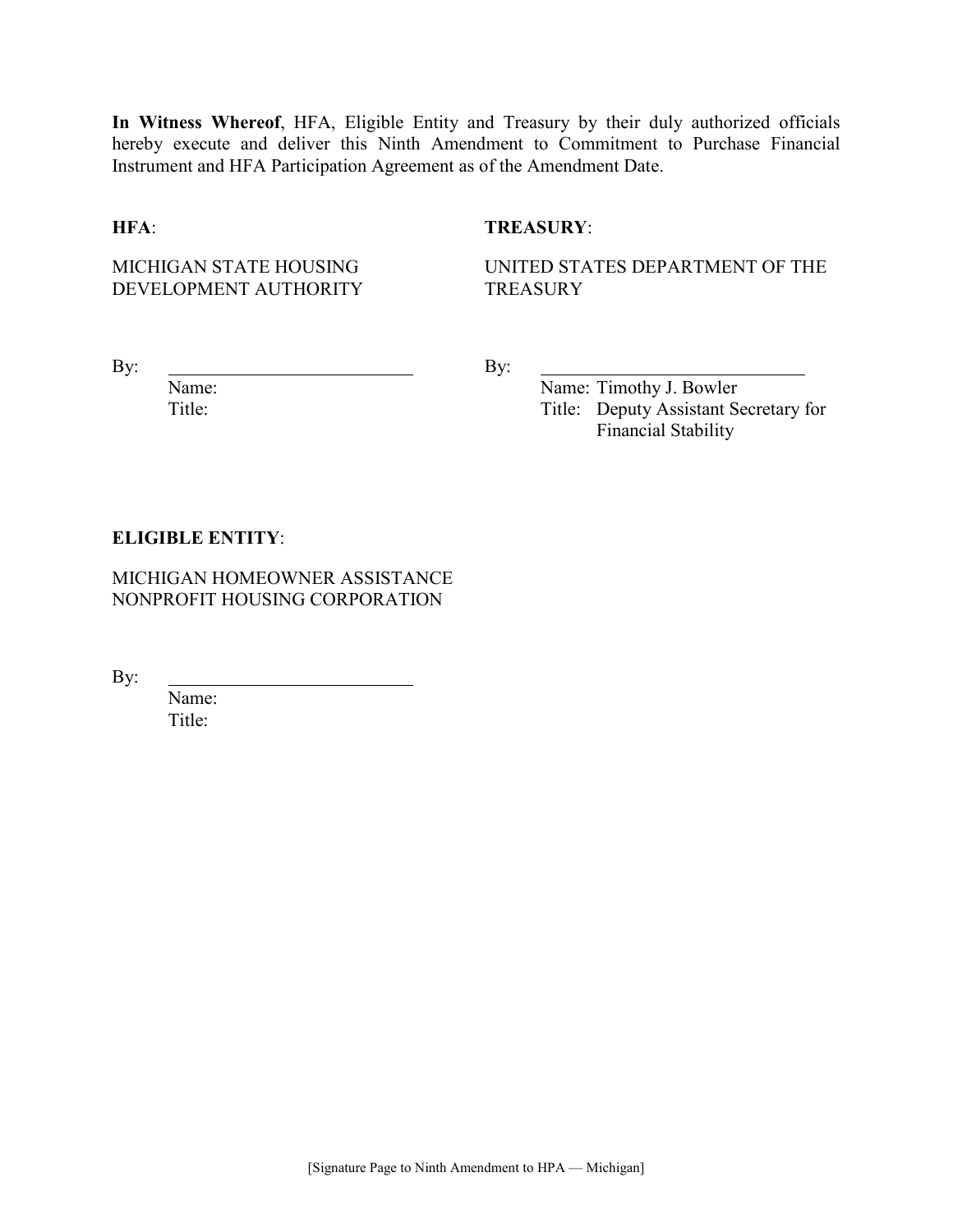# **EXHIBITS AND SCHEDULES**

Schedule A Basic Information<br>Schedule B Service Schedules

Schedule B Service Schedules<br>Schedule C Permitted Expense

Permitted Expenses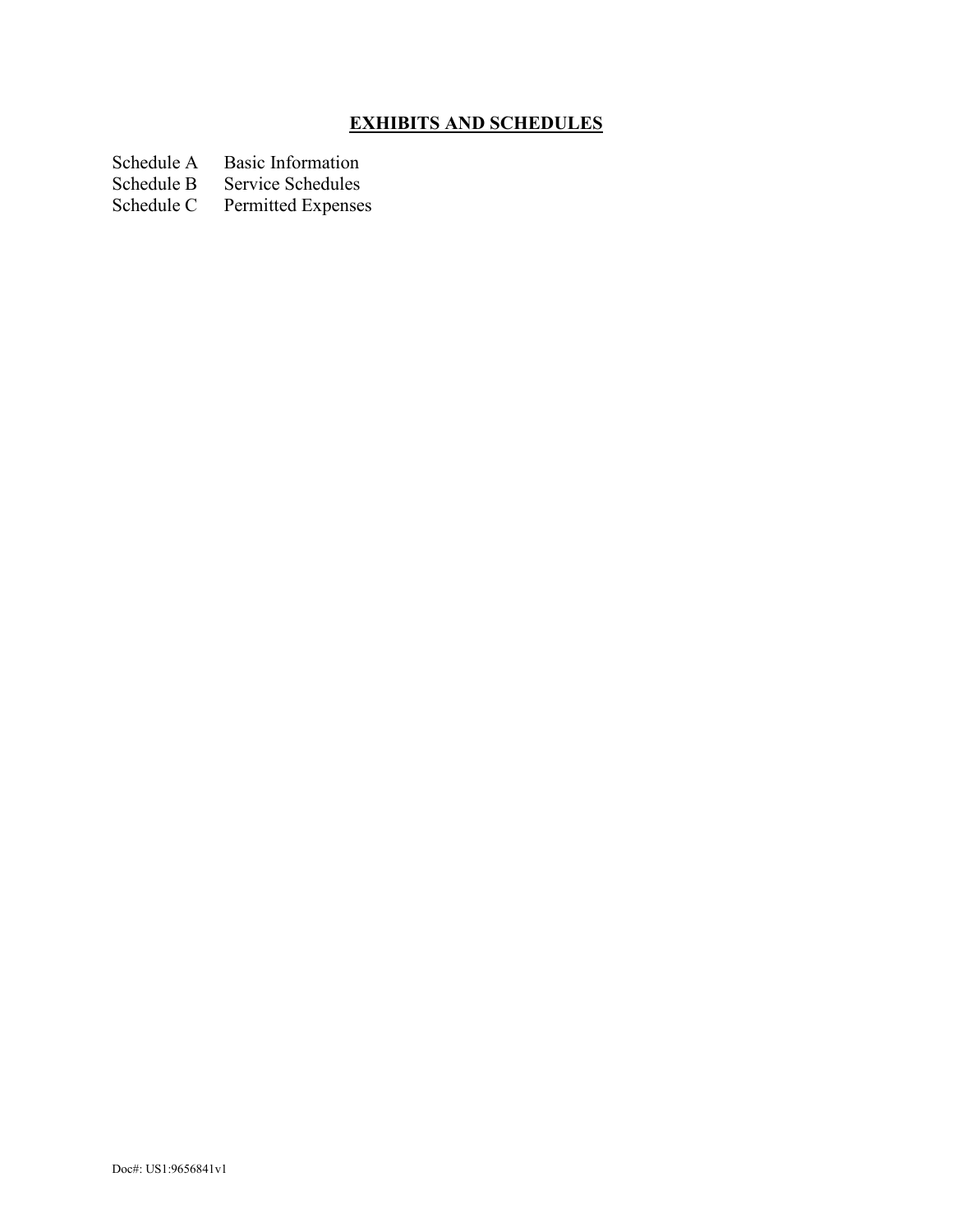# **SCHEDULE A**

# **BASIC INFORMATION**

| <b>Eligible Entity Information:</b>     |                                                                                                                                                                                                                                          |
|-----------------------------------------|------------------------------------------------------------------------------------------------------------------------------------------------------------------------------------------------------------------------------------------|
| Name of the Eligible Entity:            | Michigan Homeowner Assistance Nonprofit<br><b>Housing Corporation</b>                                                                                                                                                                    |
| Corporate or other organizational form: | Domestic Nonprofit Corporation                                                                                                                                                                                                           |
| Jurisdiction of organization:           | State of Michigan                                                                                                                                                                                                                        |
| Notice Information:                     | Mary Townley, Director of Homeownership<br>Michigan State Housing Development Authority<br>735 East Michigan Avenue, PO Box 30044<br>Lansing, Michigan 48909<br>townleym $1$ @michigan.gov<br>517-373-6864 (phone)<br>517-335-7081 (fax) |
| HFA Information:<br>Name of HFA:        | Michigan<br>Housing<br>Development<br>State<br>Authority                                                                                                                                                                                 |
| Organizational form:                    | Public body corporate and politic of the<br>State of Michigan                                                                                                                                                                            |
| Date of Application:                    | April 14, 2010                                                                                                                                                                                                                           |
| Date of Action Plan:                    | September 1, 2010                                                                                                                                                                                                                        |
| Notice Information:                     | Wayne Workman, Interim Executive Director<br>Michigan State Housing Development Authority<br>735 East Michigan Avenue, PO Box 30044<br>Lansing, Michigan 48909<br>workmanw@michigan.gov<br>517-373-6022<br>517-335-4797 (fax)            |
|                                         | With a copy of all correspondence to:<br>Mary Townley, Director of Homeownership<br>Michigan State Housing Development Authority<br>735 East Michigan Avenue, PO Box 30044                                                               |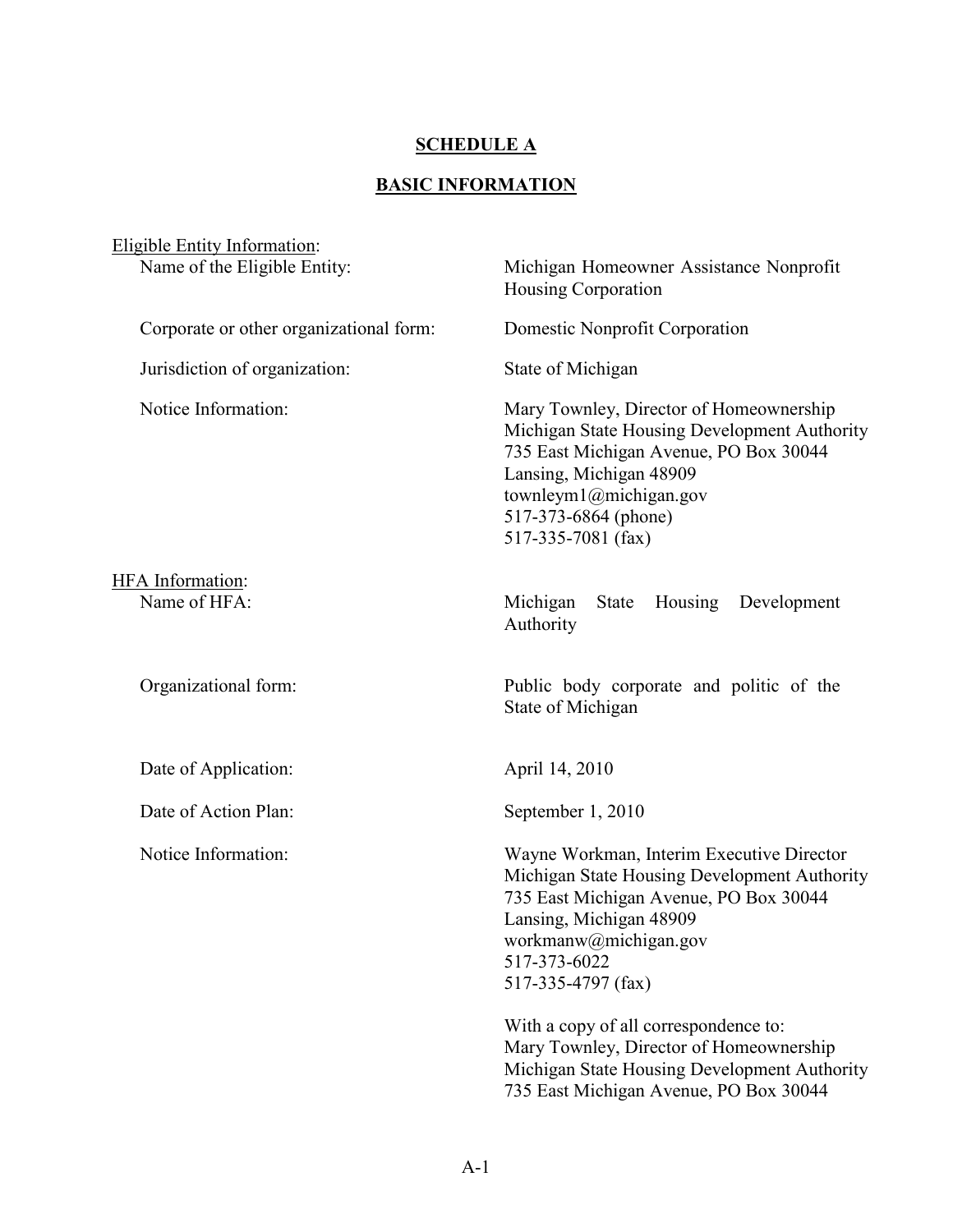|                                                                                     | Lansing, Michigan 48909<br>townleyml@michigan.gov<br>517-373-6864 (phone)<br>517-335-7081 (fax)                                                        |
|-------------------------------------------------------------------------------------|--------------------------------------------------------------------------------------------------------------------------------------------------------|
| Program Participation Cap:                                                          | \$498,605,738.00                                                                                                                                       |
| Portion of Program Participation Cap<br>Representing Original HHF Funds:            | \$154,500,000.00                                                                                                                                       |
| Portion of Program Participation Cap<br><b>Representing Unemployment HHF Funds:</b> | \$128,461,559.00                                                                                                                                       |
| Permitted Expenses:                                                                 | \$46,516,853.00                                                                                                                                        |
| Closing Date:                                                                       | June 23, 2010                                                                                                                                          |
| <b>First Amendment Date:</b>                                                        | September 23, 2010                                                                                                                                     |
| <b>Second Amendment Date:</b>                                                       | September 29, 2010                                                                                                                                     |
| Third Amendment Date:                                                               | December 16, 2010                                                                                                                                      |
| Fourth Amendment Date:                                                              | August 3, 2011                                                                                                                                         |
| <b>Fifth Amendment Date:</b>                                                        | June 28, 2012                                                                                                                                          |
| Sixth Amendment Date:                                                               | November 15, 2012                                                                                                                                      |
| <b>Seventh Amendment Date:</b>                                                      | June 6, 2013                                                                                                                                           |
| <b>Eighth Amendment Date:</b>                                                       | December 12, 2013                                                                                                                                      |
| <b>Ninth Amendment Date:</b>                                                        | October 10, 2014                                                                                                                                       |
| <b>Eligible Entity Depository Account Information:</b>                              | See account information set forth in the<br>Depository Account Control Agreement<br>between Treasury and Eligible Entity<br>regarding the HHF Program. |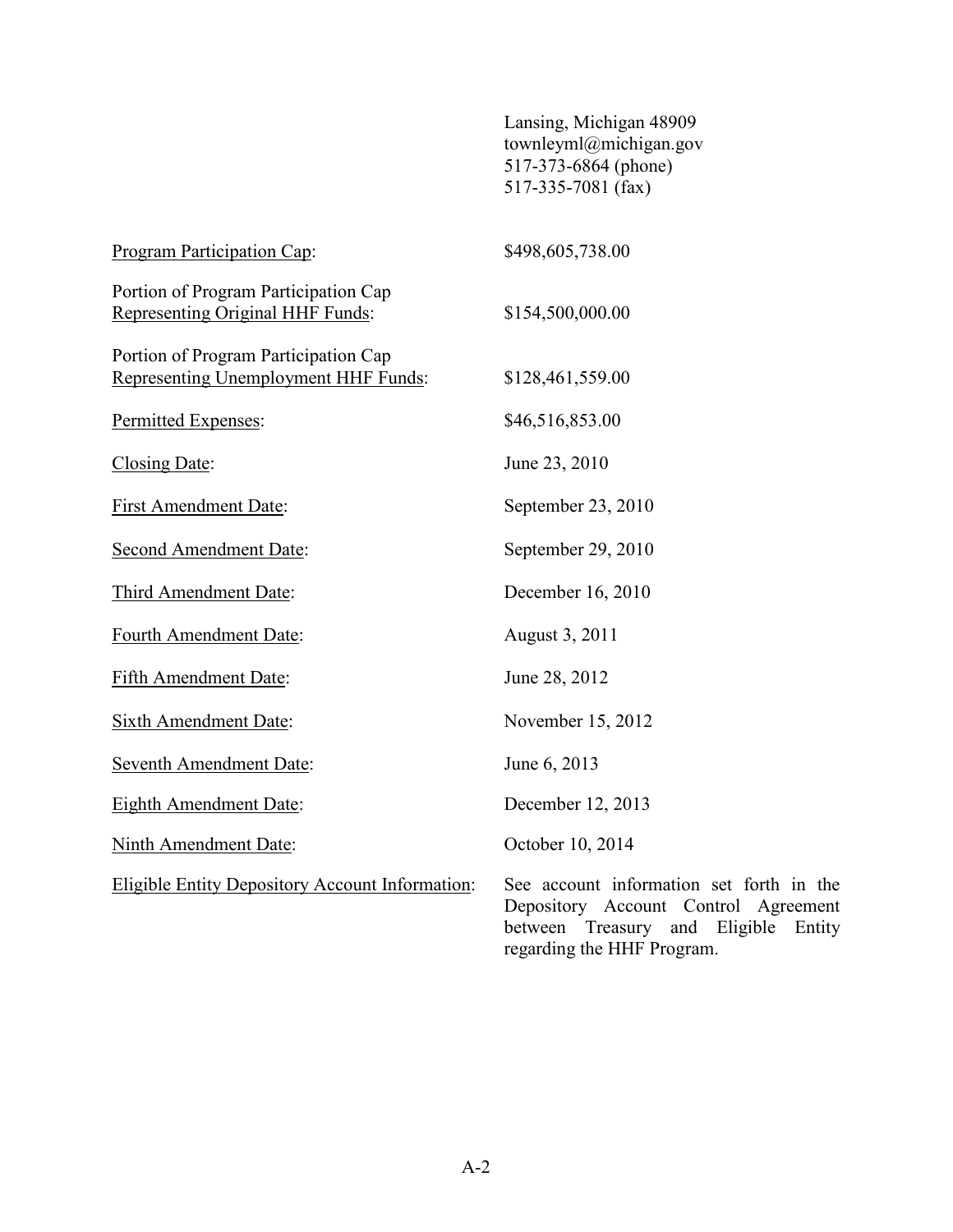## **SCHEDULE B**

## **SERVICE SCHEDULES**

The Service Schedules attached as Schedule B to the Current HPA are hereby deleted in their entirety and replaced with the attached Service Schedules (numbered sequentially as Service Schedule B-1, Service Schedule B-2, et. seq.), which collectively comprise Schedule B to the HPA.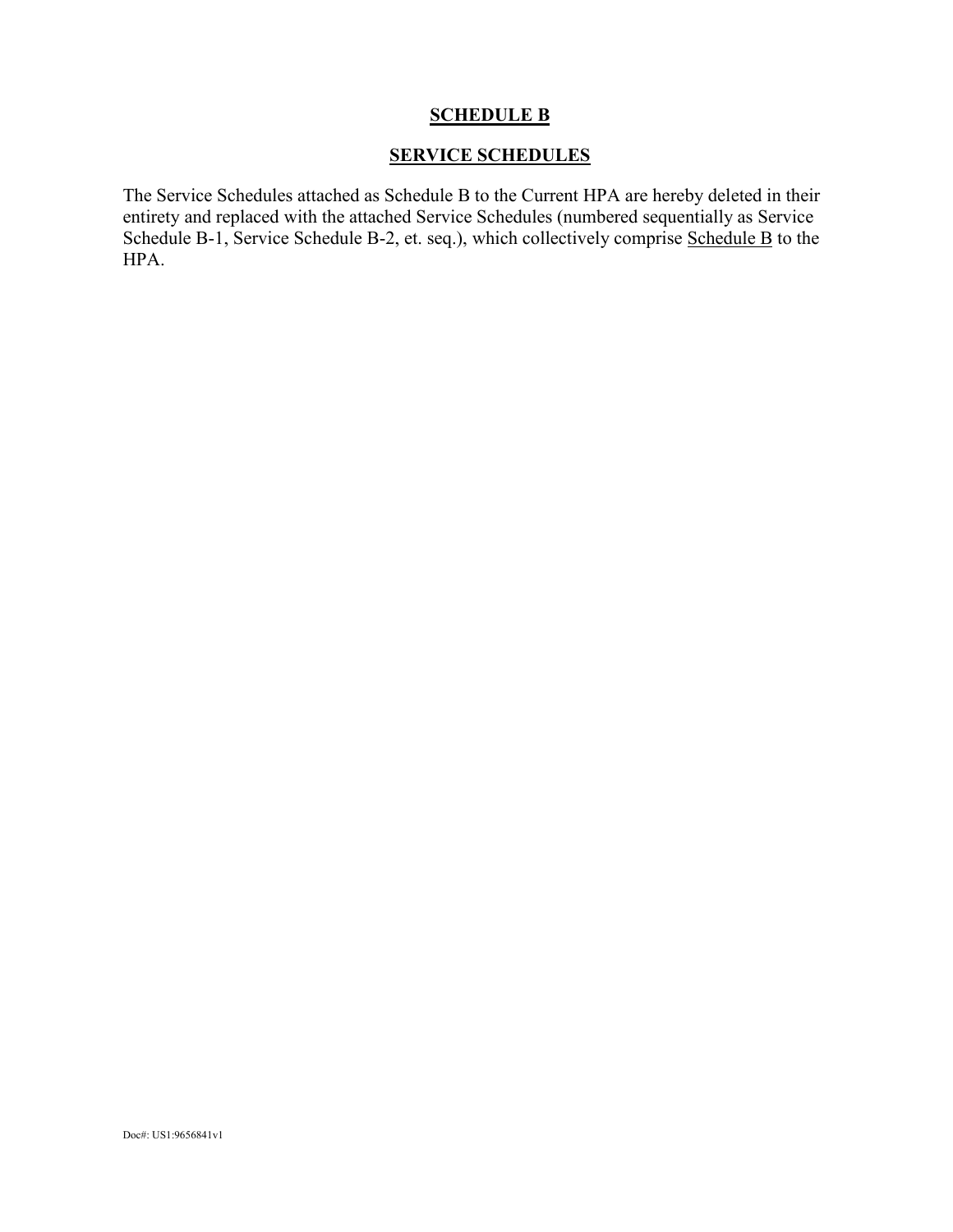# **SERVICE SCHEDULE B-1 MICHIGAN STATE HOUSING DEVELOPMENT AUTHORITY PRINCIPAL CURTAILMENT PROGRAM (PC) Summary Guidelines**

|    | 1. Program Overview                                                                   | The Principal Curtailment Program will provide a one-<br>time matching fund of up to \$10,000 to homeowners seeking<br>to modify their loans. The Lender/Servicer must agree to<br>provide matching forgiveness of principal and to modify<br>the reduced loan balance.                                                                                                                                                                                                                                                                                                                                                                      |
|----|---------------------------------------------------------------------------------------|----------------------------------------------------------------------------------------------------------------------------------------------------------------------------------------------------------------------------------------------------------------------------------------------------------------------------------------------------------------------------------------------------------------------------------------------------------------------------------------------------------------------------------------------------------------------------------------------------------------------------------------------|
|    | 2. Program Goals                                                                      | Principal Curtailment<br>will<br>The<br>avoidable<br>prevent<br>foreclosures by helping homeowners who have a qualifying,<br>involuntary hardship (for example, homeowners<br>who<br>currently cannot refinance or modify their mortgages due to<br>negative equity positions). Homeowners will benefit from<br>both a restructured loan payment and the reduction in<br>principal balance, reducing monthly payments and increasing<br>sustainability.                                                                                                                                                                                      |
|    | 3. Target<br><b>Population/Areas</b>                                                  | MHA does not anticipate targeting this assistance on a<br>geographic basis, nor have we anticipated targeting specific<br>income limits.                                                                                                                                                                                                                                                                                                                                                                                                                                                                                                     |
| 4. | <b>Program Allocation</b><br>(Excluding<br><b>Administrative</b><br><b>Expenses</b> ) | \$2,764,875.77                                                                                                                                                                                                                                                                                                                                                                                                                                                                                                                                                                                                                               |
| 5. | <b>Borrower Eligibility</b><br>Criteria                                               | MHA determines homeowner eligibility. Homeowners<br>presently having negative equity, greater than 100% Loan to<br>Value (LTV) or greater than 100% Combined Loan to Value<br>(CLTV), and needing principal curtailment in order to reach a<br>sustainable mortgage payment. Homeowners are required to<br>provide a hardship affidavit; it must be the occupying<br>Homeowner who has the qualifying, involuntary hardship. If<br>providing assistance on a $2nd$ lien, first lien must be<br>documented as current. MHA considers a sustainable<br>mortgage payment 45% or less (gross household income to<br>validated mortgage payment). |
|    | 6. Property/Loan<br><b>Eligibility Criteria</b>                                       | The homeowner must currently occupy the property as<br>his/her primary residence and it must be located within the<br>state of Michigan. Homeowners must execute all Hardest Hit<br>Funds application and closing documents. Eligible structures<br>to include single-family, attached or detached, or<br>manufactured homes on a permanent foundation attached to                                                                                                                                                                                                                                                                           |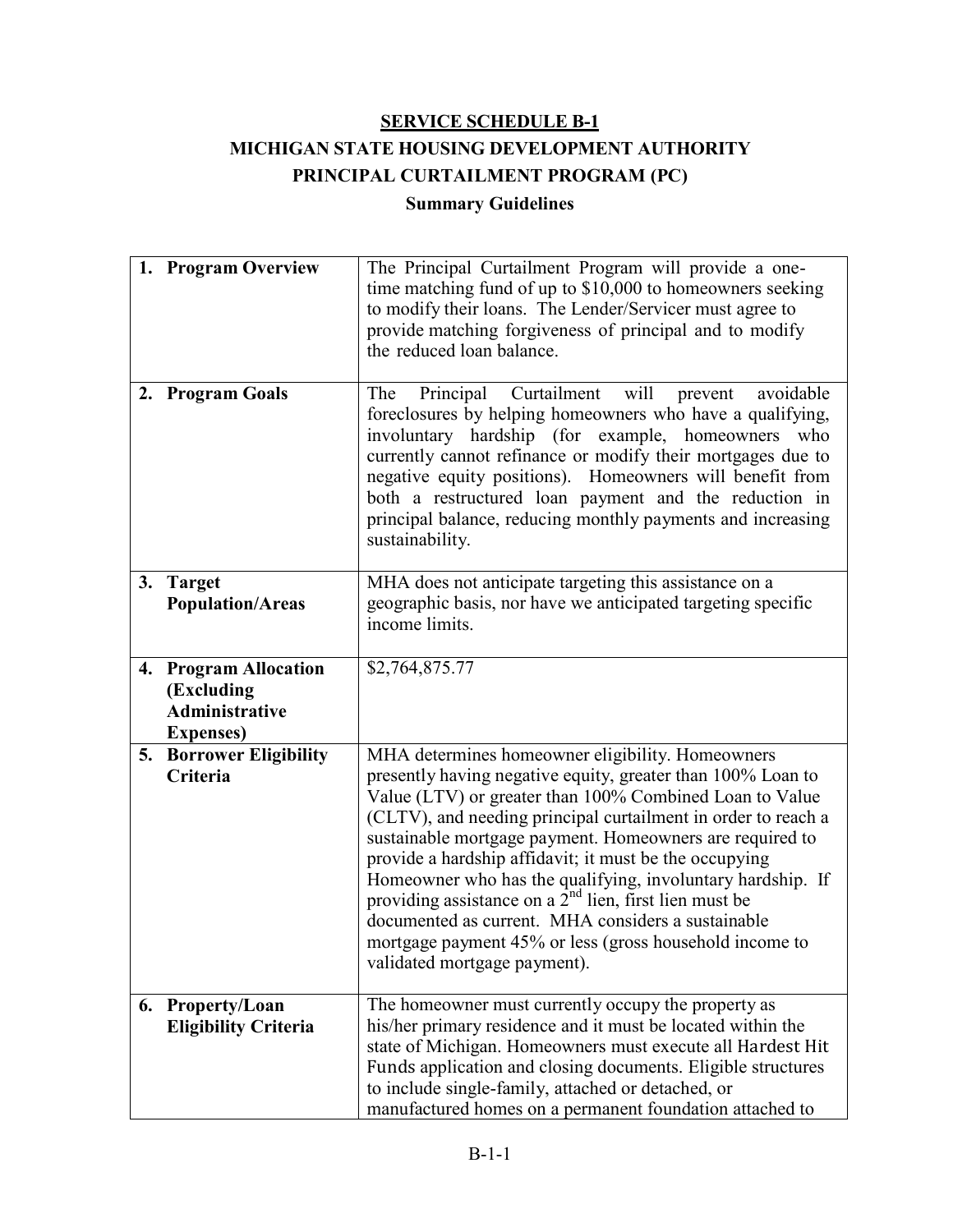|                                                | real property; 1-4 unit properties are eligible if one unit is<br>primary residence of homeowner. Existing mortgage loan<br>balance must be equal to or less than \$729,250.                                                                                                                                                                                                                                                                                                                                                                                                                                                                                                                                                                                                                                                                                                                                                                      |
|------------------------------------------------|---------------------------------------------------------------------------------------------------------------------------------------------------------------------------------------------------------------------------------------------------------------------------------------------------------------------------------------------------------------------------------------------------------------------------------------------------------------------------------------------------------------------------------------------------------------------------------------------------------------------------------------------------------------------------------------------------------------------------------------------------------------------------------------------------------------------------------------------------------------------------------------------------------------------------------------------------|
| <b>Program Exclusions</b><br>7.                | Second homes or investment properties. Homeowners with<br>Liquid- cash reserves exceeding 6 months validated mortgage<br>payments. Lender/Servicer is not required to accept<br>homeowner to the program if a notice of trustee/sheriff sale<br>has been recorded or the trustee/sheriff sale is scheduled less<br>than seven days from date the Lender/Servicer is notified of<br>borrower eligibility.                                                                                                                                                                                                                                                                                                                                                                                                                                                                                                                                          |
| <b>Structure of</b><br>8.<br><b>Assistance</b> | Homeowners receiving assistance will execute a secured<br>Subordinate lien mortgage and note in favor of the MHA.<br>Loan will be 0%, non-amortizing loan, forgivable over a 5<br>year term at 20% per year, which will be due on sale, transfer<br>of the property, or when the property ceases to be the<br>principal residence of the homeowner. If the primary lien is<br>paid in full due to a no cash out, limited-term, refinance, the<br>MHA may subordinate lien position in accordance with<br>program guidelines. Mortgage will be recorded through<br>public records and ongoing monitoring, repayments,<br>discharges, and subordinations will be conducted by MHA.<br>Any repayment of program funds will be re-invested back<br>into program allocation. All funds remaining in the program<br>will be returned to Treasury after December 31, 2017.<br>Hardest Hit Funds will be available on a first come, first<br>serve basis. |
|                                                | The Lender/Servicer will determine terms of modification<br>according to their internal guidelines. The Lender/Servicer<br>will transmit modification terms to the MHA for review and<br>agree to match MHA's assistance dollar for dollar towards<br>principal curtailment. Awarded funds will be remitted to<br>Lender/Servicer to be applied towards the capitalized balance<br>resulting in a reduction in existing principal on either the 1 <sup>st</sup><br>or $2nd$ Mortgage.                                                                                                                                                                                                                                                                                                                                                                                                                                                             |
|                                                | Lender/Servicer is required to provide timely communication<br>of homeowner's loan data to the MHA and agree to place<br>collection and foreclosure activity on hold upon their<br>acceptance of the homeowner into the Hardest Hit Funds<br>Program; active foreclosure action to be canceled upon<br>receipt of Hardest Hit Funds. Lender/Servicer is required to<br>provide evidence of timely application of Hardest Hit Funds<br>inclusive of their required minimum 1:1 match.<br>Lender/Servicer is required to waive all accumulated late                                                                                                                                                                                                                                                                                                                                                                                                 |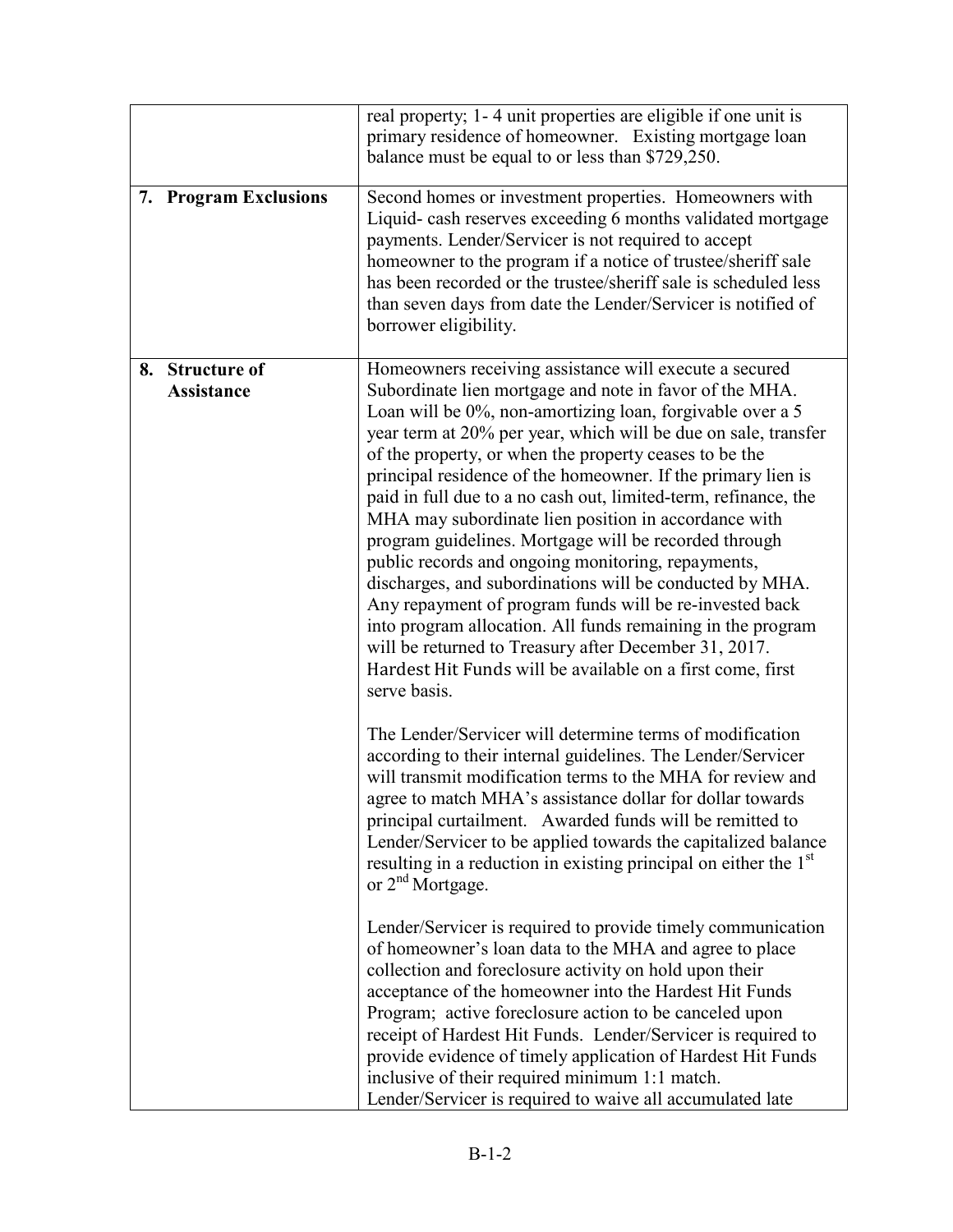|                                                                  | charges and non-sufficient funds (NSF) fees.                                                                                                                                                                                                                                                                     |  |  |
|------------------------------------------------------------------|------------------------------------------------------------------------------------------------------------------------------------------------------------------------------------------------------------------------------------------------------------------------------------------------------------------|--|--|
| 9. Per Household<br><b>Assistance</b>                            | Maximum of \$10,000 per household with a minimum 1:1<br>match from the Lender/Servicer; total of \$20,000 per<br>household.                                                                                                                                                                                      |  |  |
| <b>10. Duration of Assistance</b>                                | One time assistance to homeowner paid directly to<br>Lender/Servicer for application towards capitalized balance.                                                                                                                                                                                                |  |  |
| 11. Estimated Number of<br>Participating<br><b>Households</b>    | 300 households could be served under this program if they all<br>receive the maximum funding amount of \$10,000.                                                                                                                                                                                                 |  |  |
| 12. Program Inception/<br><b>Duration</b>                        | Program rolled out July 12, 2010. Based on the<br>overwhelming need, funds allocated to this Program will<br>likely be exhausted 3 <sup>rd</sup> quarter 2014.                                                                                                                                                   |  |  |
| 13. Program Interactions<br>with Other HFA<br><b>Programs</b>    | Homeowners will only be eligible for one MHA Hardest Hit<br>Funds Program. MSHDA owned and serviced loans are<br>eligible for this program.                                                                                                                                                                      |  |  |
| <b>14. Program Interactions</b><br>with HAMP                     | Homeowners can receive HAMP assistance (including UP<br>program assistance) prior to or after receiving Hardest Hit<br>Funds assistance; Hardest Hit Funds cannot be used to pay<br>HAMP trial period payments. Lender/Servicers to follow<br>current guidance issued by their investor and/or U.S.<br>Treasury. |  |  |
| 15. Program Leverage<br>with Other Financial<br><b>Resources</b> | Existing Lender/Servicer will be required to match Hardest<br>Hit Funds at a minimum of 1:1 towards capitalized debt.<br>Lender/Servicer agrees to waive all accumulated late fees and<br>NSF fees upon receipt of Hardest Hit Funds.                                                                            |  |  |
| 16. Qualify as an<br>Unemployment<br>Program                     | $\overline{\boxtimes N_0}$<br>$\Box$ Yes                                                                                                                                                                                                                                                                         |  |  |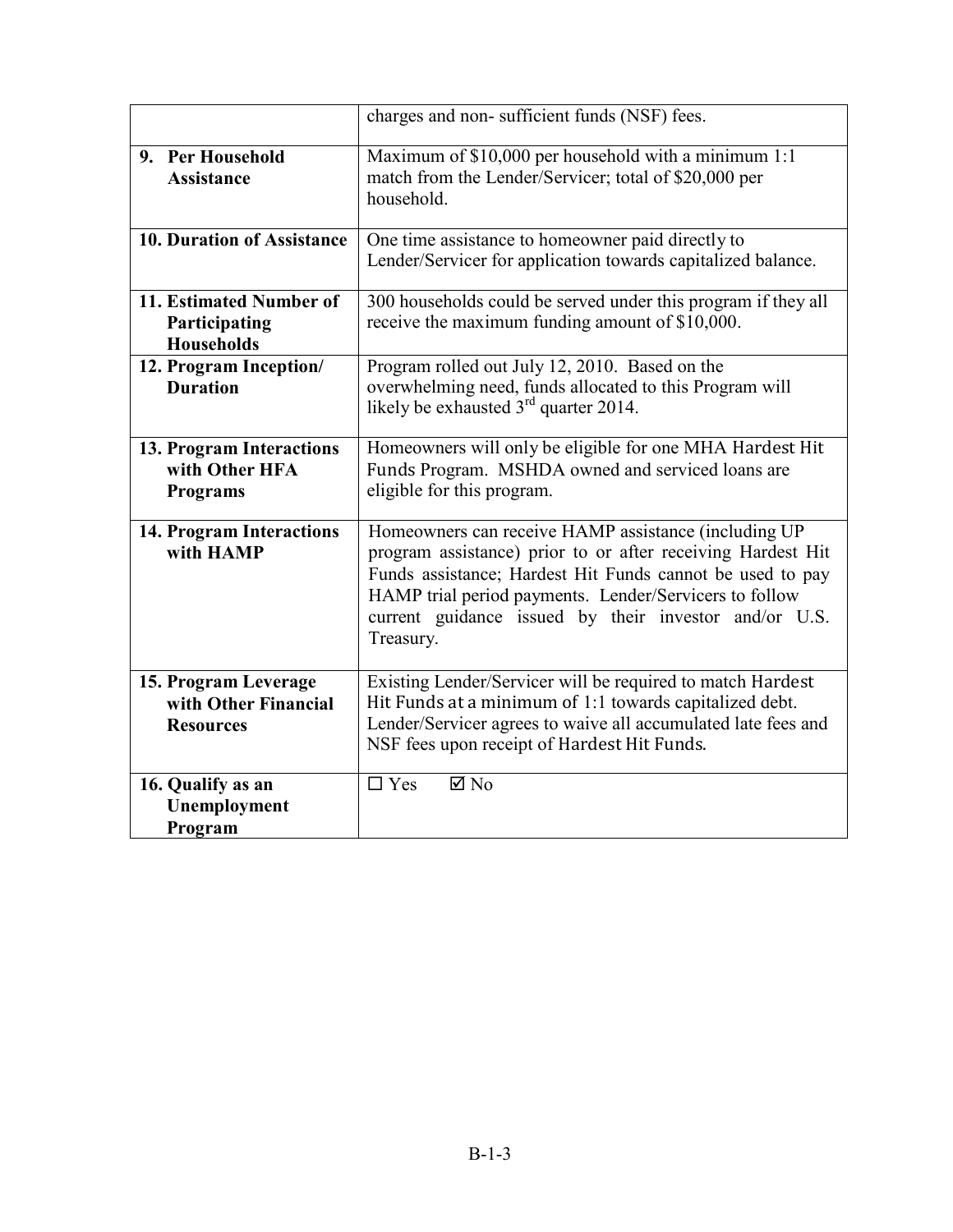MICHIGAN STATE HOUSING DEVELOPMENT AUTHORITY

**LOAN RESCUE PROGRAM (LR)**

# **Summary Guidelines**

|    | 1. Program Overview                                                                   | Whether it was a divorce, a serious illness, or a recent period<br>unemployment, many Michigan families have encountered<br>some significant obstacle in their lives that resulted in<br>delinquent mortgage, property tax, or condominium<br>association fees that could result in property foreclosure.<br>This program will provide up to \$30,000 in assistance to<br>households who had a qualifying, involuntary hardship and<br>can sustain homeownership, but need assistance to catch up<br>on delinquent payments, escrow shortage, delinquent<br>property taxes, and/or delinquent condominium association<br>fees to avoid foreclosure. (Condominium assessed fees as<br>described in Act 59, MCL 559.101, et seq., as amended). |
|----|---------------------------------------------------------------------------------------|----------------------------------------------------------------------------------------------------------------------------------------------------------------------------------------------------------------------------------------------------------------------------------------------------------------------------------------------------------------------------------------------------------------------------------------------------------------------------------------------------------------------------------------------------------------------------------------------------------------------------------------------------------------------------------------------------------------------------------------------|
|    | 2. Program Goals                                                                      | This program will prevent avoidable foreclosures by helping<br>homeowners get back on solid footing. In so doing, the<br>program will stem the oversupply of foreclosed homes and<br>short sales that dominate many markets and help stabilize the<br>broader housing market in Michigan.                                                                                                                                                                                                                                                                                                                                                                                                                                                    |
|    | 3. Target<br><b>Population/Areas</b>                                                  | Michigan homeowners currently delinquent on mortgage<br>payments including property taxes and/or condominium<br>association fees.                                                                                                                                                                                                                                                                                                                                                                                                                                                                                                                                                                                                            |
| 4. | <b>Program Allocation</b><br>(Excluding<br><b>Administrative</b><br><b>Expenses</b> ) | \$137,021,313.73                                                                                                                                                                                                                                                                                                                                                                                                                                                                                                                                                                                                                                                                                                                             |
| 5. | <b>Borrower Eligibility</b><br>Criteria                                               | MHA determines homeowner eligibility. Homeowners who<br>had a qualifying, involuntary hardship (for example,<br>decreased income or a catastrophic event). Homeowners are<br>required to provide a hardship affidavit; it must be the<br>occupying Homeowner who has the qualifying, involuntary<br>hardship. If providing assistance on a 2 <sup>nd</sup> lien, first lien<br>must be documented as current. MHA considers a<br>sustainable mortgage payment 45% or less (gross household<br>income to validated mortgage payment). If the property is<br>free and clear of mortgage liens, sustainable housing ratio<br>will be calculated on monthly payment of annual tax and<br>condominium association fees; must be 45% or less.      |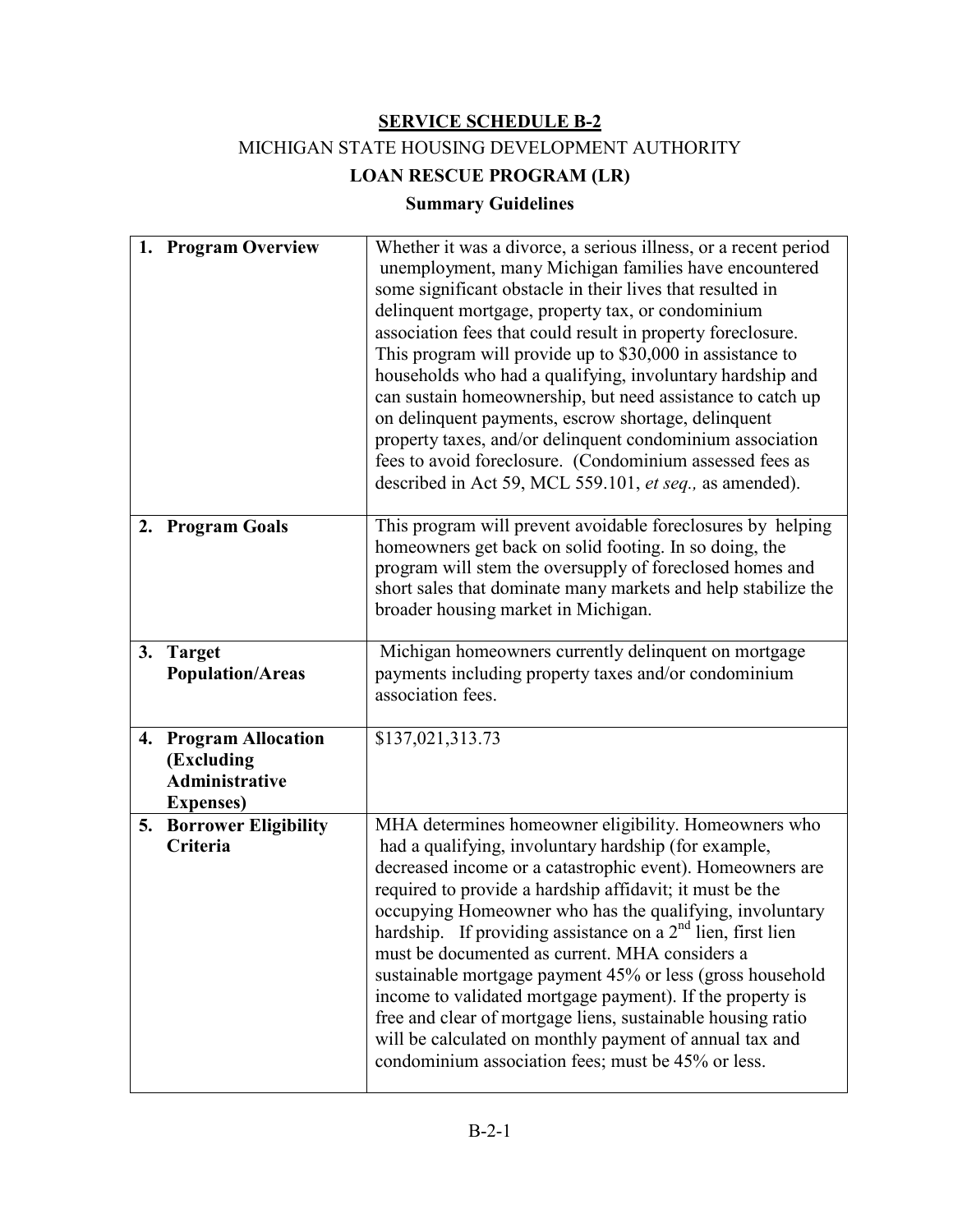| 6. Property/Loan<br><b>Eligibility Criteria</b> | The homeowner must currently occupy the property as<br>their primary residence and it must be located within the<br>state of Michigan. Homeowners must execute all Hardest Hit<br>Funds application and closing documents. Eligible structures<br>to include single-family, attached or detached, or<br>manufactured homes on a permanent foundation attached to<br>real property; 1-4 unit properties are eligible if one unit is<br>primary residence of homeowner. Existing mortgage loan<br>balance must be equal to or less than \$729,250.                                                                                                                                                                                                                                                                                                                                                                                                                                                                                                                                                                                                                                                                                                                                                                                                                                                                                                                                                                                                                                                                                                                                                                                                                 |
|-------------------------------------------------|------------------------------------------------------------------------------------------------------------------------------------------------------------------------------------------------------------------------------------------------------------------------------------------------------------------------------------------------------------------------------------------------------------------------------------------------------------------------------------------------------------------------------------------------------------------------------------------------------------------------------------------------------------------------------------------------------------------------------------------------------------------------------------------------------------------------------------------------------------------------------------------------------------------------------------------------------------------------------------------------------------------------------------------------------------------------------------------------------------------------------------------------------------------------------------------------------------------------------------------------------------------------------------------------------------------------------------------------------------------------------------------------------------------------------------------------------------------------------------------------------------------------------------------------------------------------------------------------------------------------------------------------------------------------------------------------------------------------------------------------------------------|
| 7. Program Exclusions                           | Second homes or investment properties. Properties already<br>foreclosed; after the sheriff sale date or after the foreclosure<br>judgment becomes final (property taxes or condominium<br>association fees.) Homeowners with liquid cash reserves<br>exceeding \$10,000.                                                                                                                                                                                                                                                                                                                                                                                                                                                                                                                                                                                                                                                                                                                                                                                                                                                                                                                                                                                                                                                                                                                                                                                                                                                                                                                                                                                                                                                                                         |
| <b>Structure of Assistance</b><br>8.            | Homeowners receiving assistance must be able to execute a<br>secured subordinate lien mortgage and note in favor of the<br>Eligible Entity. Loan will be 0%, non-amortizing loan,<br>forgivable over a 5 year term at 20% per year, which will be<br>due on sale, transfer of the property, or when the property<br>ceases to be the principal residence of the homeowner. If the<br>primary lien is paid in full due to a refinance transaction, the<br>MHA may subordinate lien position in accordance with<br>program guidelines. Mortgage will be recorded through public<br>records; repayments, discharges, and subordinations will be<br>conducted by MHA. Any lien recoveries will be recycled into<br>Michigan's Hardest Hit Funds for future allocation. All funds<br>remaining in the program will be returned to Treasury after<br>December 31, 2017. Hardest Hit Funds will be available on a<br>first come, first serve basis.<br>If assistance is paid directly to tax authority or condominium<br>association, homeowner will execute an additional,<br>simultaneous Demand Note in the amount of delinquent taxes<br>and/or delinquent condominium association fees.<br>Lender/Servicer and/or eligible third party (property tax<br>authority or condominium association) is required to provide<br>timely communication of homeowner's loan data to the MHA<br>and agree to place collection and foreclosure activity on hold<br>upon their acceptance of the homeowner into the Hardest Hit<br>Funds Program; active foreclosure action to be canceled<br>upon receipt of Hardest Hit Funds. Lender/Servicer and/or<br>eligible third party (property tax authority or condominium<br>association) is required to provide evidence of timely |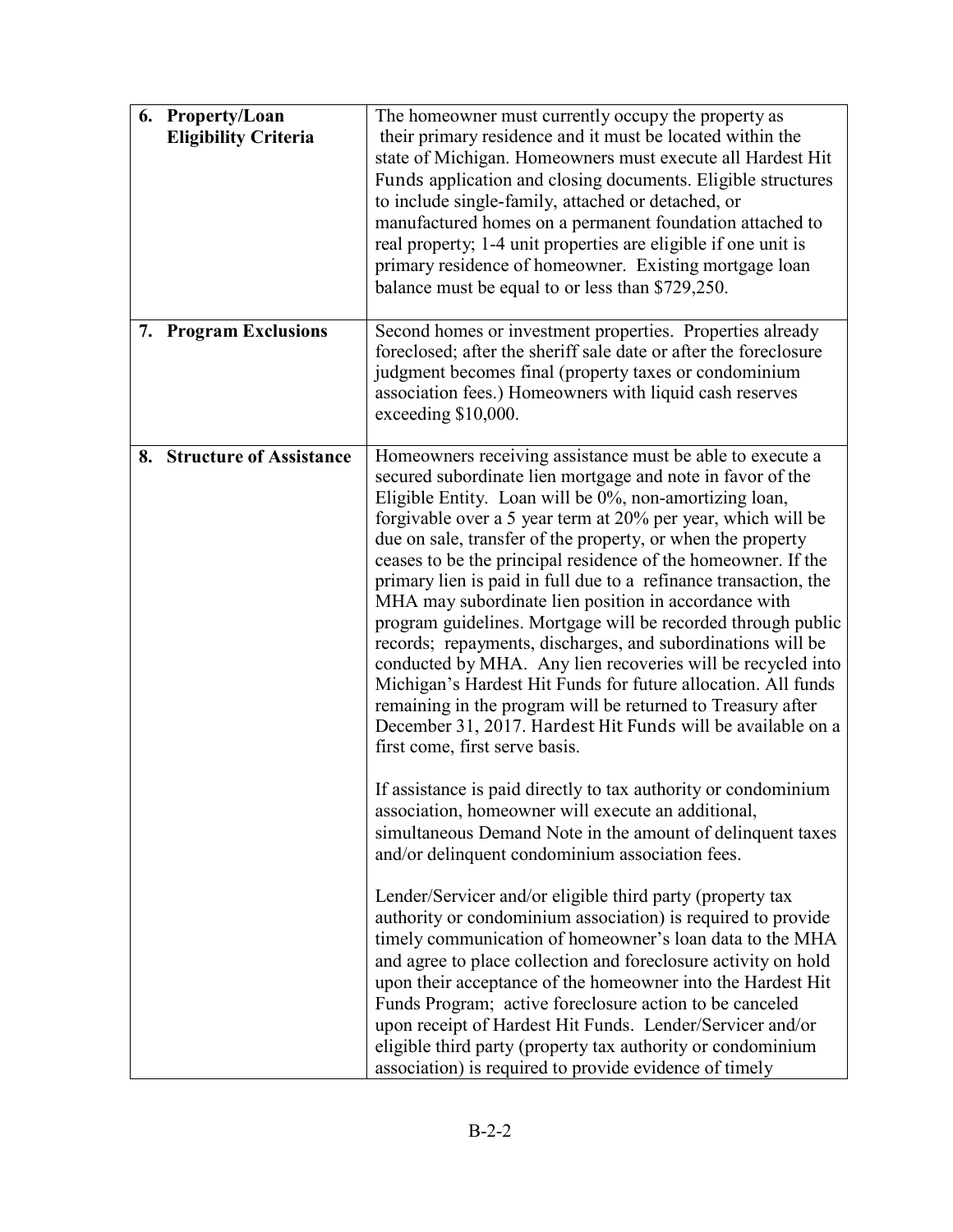|                                                                         | application of Hardest Hit Funds. Lender/Servicer is required<br>to waive all accumulated late charges and non-sufficient<br>funds (NSF) fees.                                                                                                                                                                                                                                 |  |  |
|-------------------------------------------------------------------------|--------------------------------------------------------------------------------------------------------------------------------------------------------------------------------------------------------------------------------------------------------------------------------------------------------------------------------------------------------------------------------|--|--|
| 9. Per Household<br><b>Assistance</b>                                   | One time award up to \$30,000 per household.                                                                                                                                                                                                                                                                                                                                   |  |  |
| 10. Duration of Assistance                                              | One-time assistance to homeowner, paid directly to<br>Lender/Servicer and/or eligible third party, for application<br>towards homeowner's total, accrued delinquent mortgage<br>payments, escrow shortages, corporate advances, excluding<br>late charges and NSF fees, delinquent property taxes and/or<br>delinquent condominium association fees on homeowners'<br>account. |  |  |
| <b>11. Estimated Number</b><br>of Participating Households              | Based upon maximum program funding of \$30,000 per<br>household, 4,567 households may be assisted.                                                                                                                                                                                                                                                                             |  |  |
| 12. Program Inception /<br><b>Duration</b>                              | Based on the overwhelming need, funds allocated to this<br>Program will likely be exhausted prior to December 31, 2017.                                                                                                                                                                                                                                                        |  |  |
| 13. Program Interactions<br>with Other HFA<br>Programs                  | Homeowners will only be eligible for one MHA Hardest Hit<br>Funds Program. MSHDA owned and serviced loans are<br>eligible for this program. Homeowners are eligible for<br>simultaneous disbursements to multiple, eligible<br>entities/participating partners in this Program.                                                                                                |  |  |
| <b>14. Program Interactions</b><br>with HAMP                            | Homeowners can receive HAMP assistance prior to or<br>after receiving Hardest Hit Funds assistance; Hardest<br>Hit Funds cannot be used to pay HAMP trial period<br>payments. Lender/Servicers to follow current guidance<br>issued by their investor and/or U.S. Treasury.                                                                                                    |  |  |
| 15. Program Leverage with<br><b>Other Financial</b><br><b>Resources</b> | Lender/Servicer agrees to waive all accumulated late fees and<br>NSF fees. No further matching is required.                                                                                                                                                                                                                                                                    |  |  |
| 16. Qualify as an<br>Unemployment<br>Program                            | $\Box$ Yes<br>$\boxtimes$ No                                                                                                                                                                                                                                                                                                                                                   |  |  |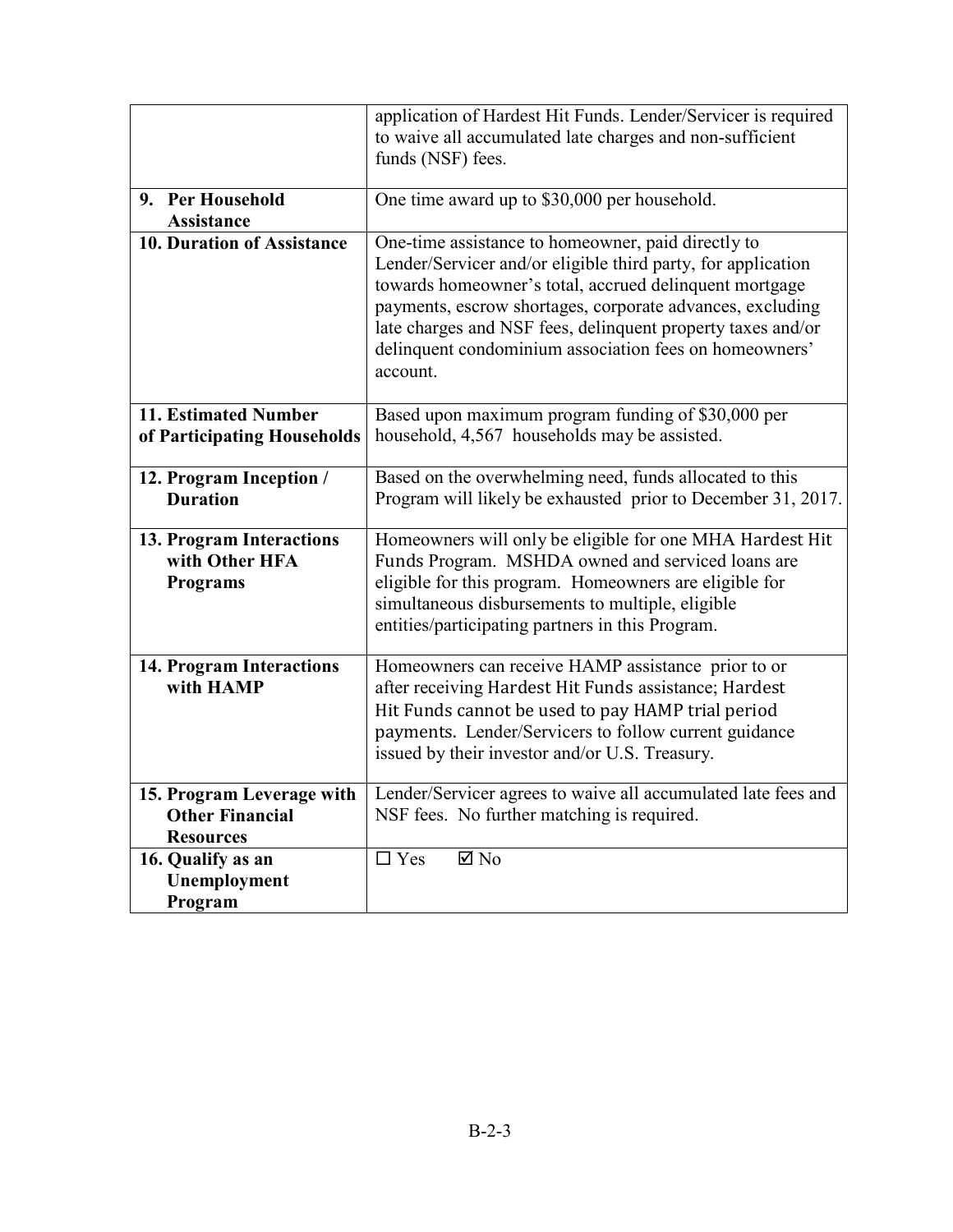# MICHIGAN STATE HOUSING DEVELOPMENT AUTHORITY **UNEMPLOYMENT MORTGAGE SUBSIDY PROGRAM (UMS)**

## **Summary Guidelines**

| 1. Program Overview | Michigan, through its Unemployment Mortgage Subsidy<br>Program, may directly provide funds to the Lender/Servicer<br>to subsidize an eligible homeowner's current or modified<br>monthly mortgage payment and/or reinstate an existing<br>mortgage, property tax or condominium association fees<br>delinquency.<br>This Program assists the homeowner who has had a qualifying,<br>unemployment or underemployment-related hardship in<br>retaining homeownership by subsidizing up to $50\%$ or \$1,000<br>(whichever is less) of the monthly mortgage payment. The<br>monthly subsidy will not exceed a total of 12 consecutive<br>months or \$12,000. Homeowners will be responsible for the                                                                                                                                                                                                                                                                                                                                                                               |
|---------------------|--------------------------------------------------------------------------------------------------------------------------------------------------------------------------------------------------------------------------------------------------------------------------------------------------------------------------------------------------------------------------------------------------------------------------------------------------------------------------------------------------------------------------------------------------------------------------------------------------------------------------------------------------------------------------------------------------------------------------------------------------------------------------------------------------------------------------------------------------------------------------------------------------------------------------------------------------------------------------------------------------------------------------------------------------------------------------------|
|                     | unsubsidized portion of their first mortgage lien's monthly<br>payment, which will be collected by MHA's special sub-<br>servicer and sent to MHA; MHA will always remit the full<br>mortgage payment directly to the Lender/Servicer.<br>Homeowners will also be eligible for upfront assistance to<br>contribute towards a mortgage delinquency; inclusive of<br>current mortgage payment due, delinquent mortgage<br>payments, escrow shortages, corporate advances, excluding<br>accrued late charges and non-sufficient funds (NSF) fees, on<br>homeowners' mortgage account. Unemployed or<br>underemployed homeowners that do not have a first<br>mortgage lien or the first mortgage lien is documented as<br>current and is not with a participating lender/servicer may<br>be eligible for one-time reinstatement of delinquent property<br>taxes and/or condominium association dues only. Maximum<br>reinstatement amount cannot exceed the maximum program<br>reservation of \$30,000 less the total amount initially reserved<br>for 12 monthly subsidy amounts. |
| 2. Program Goals    | Provide monthly mortgage payment assistance and delinquent<br>mortgage, property tax, or condominium association fees<br>reinstatement to unemployed or underemployed residents<br>helping them remain successful in homeownership by<br>preventing avoidable foreclosures. In so doing, the program will<br>stem the oversupply of foreclosed homes that dominate many<br>markets and help stabilize the broader housing market in<br>Michigan.                                                                                                                                                                                                                                                                                                                                                                                                                                                                                                                                                                                                                               |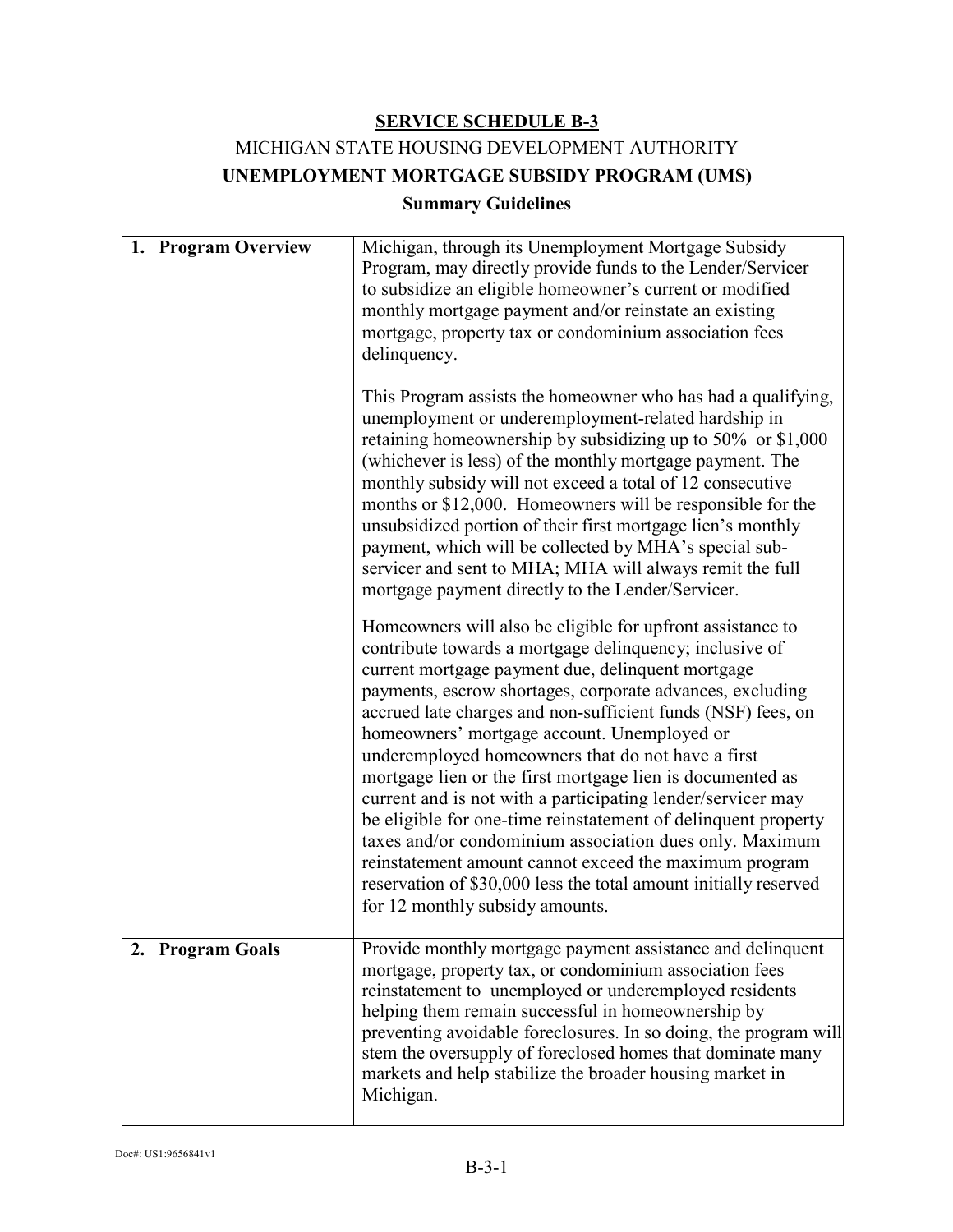| 3. | <b>Target Population /</b><br><b>Areas</b>                                            | Unemployed and underemployed Michigan homeowners who<br>need help paying their monthly mortgage payment and/or are<br>currently delinquent on mortgage payments, property taxes and<br>/or condominium fees.                                                                                                                                                                                                                                                                                                                                                                                                                                                                                                                                                                                                                                        |  |
|----|---------------------------------------------------------------------------------------|-----------------------------------------------------------------------------------------------------------------------------------------------------------------------------------------------------------------------------------------------------------------------------------------------------------------------------------------------------------------------------------------------------------------------------------------------------------------------------------------------------------------------------------------------------------------------------------------------------------------------------------------------------------------------------------------------------------------------------------------------------------------------------------------------------------------------------------------------------|--|
| 4. | <b>Program Allocation</b><br>(Excluding<br><b>Administrative</b><br><b>Expenses</b> ) | \$128,461,559.                                                                                                                                                                                                                                                                                                                                                                                                                                                                                                                                                                                                                                                                                                                                                                                                                                      |  |
|    | 5. Borrower Eligibility<br>Criteria                                                   | MHA determines homeowner eligibility. Homeowners who<br>have lost their job and have received Michigan unemployment<br>benefits (UIA) within the last 12 months of application date<br>(not registration date) or homeowners who are underemployed<br>and are able to document a 20% reduction in gross income.<br>Homeowners are required to provide a hardship affidavit; it<br>must be the occupying Homeowner who has the qualifying,<br>involuntary hardship. Qualifying ratio of 45% or less (gross<br>household income, including unemployment compensation, to<br>borrower's required portion of the validated mortgage<br>payment). If the property is free and clear of mortgage liens,<br>sustainable housing ratio will be calculated on monthly<br>payments of annual tax and/or condominium association fees;<br>must be 45% or less. |  |
|    | 6. Property / Loan<br><b>Eligibility Criteria</b>                                     | The homeowner must currently occupy the property as their<br>primary residence and it must be located within the state of<br>Michigan. Homeowners must execute all Hardest Hit Funds<br>application and closing documents. Eligible structures to<br>include single-family, attached or detached, or manufactured<br>homes on a permanent foundation attached to real property;<br>1-4 unit properties are eligible if one unit is primary residence<br>of homeowner. Existing mortgage loan balance must be<br>equal to or less than \$729,250.                                                                                                                                                                                                                                                                                                    |  |
|    | 7. Program Exclusions                                                                 | Homeowners unable to document an eligible unemployment<br>or underemployment hardship. Second homes or investment<br>properties. Properties already foreclosed; after the sheriff sale or<br>after the foreclosure judgment becomes final (property taxes or<br>condominium association fees.) Homeowners with liquid cash<br>reserves exceeding \$10,000.<br>Assistance may not be provided on a loan in a $2nd$ lien position.                                                                                                                                                                                                                                                                                                                                                                                                                    |  |
| 8. | <b>Structure of Assistance</b>                                                        | Homeowners receiving assistance must be able to execute a<br>secured subordinate lien mortgage and note in favor of the<br>MHA. Loan will be 0%, non-amortizing loan, forgivable over a<br>5 year term at 20% per year, which will be due on sale, transfer<br>of the property, or when the property ceases to be the principal                                                                                                                                                                                                                                                                                                                                                                                                                                                                                                                     |  |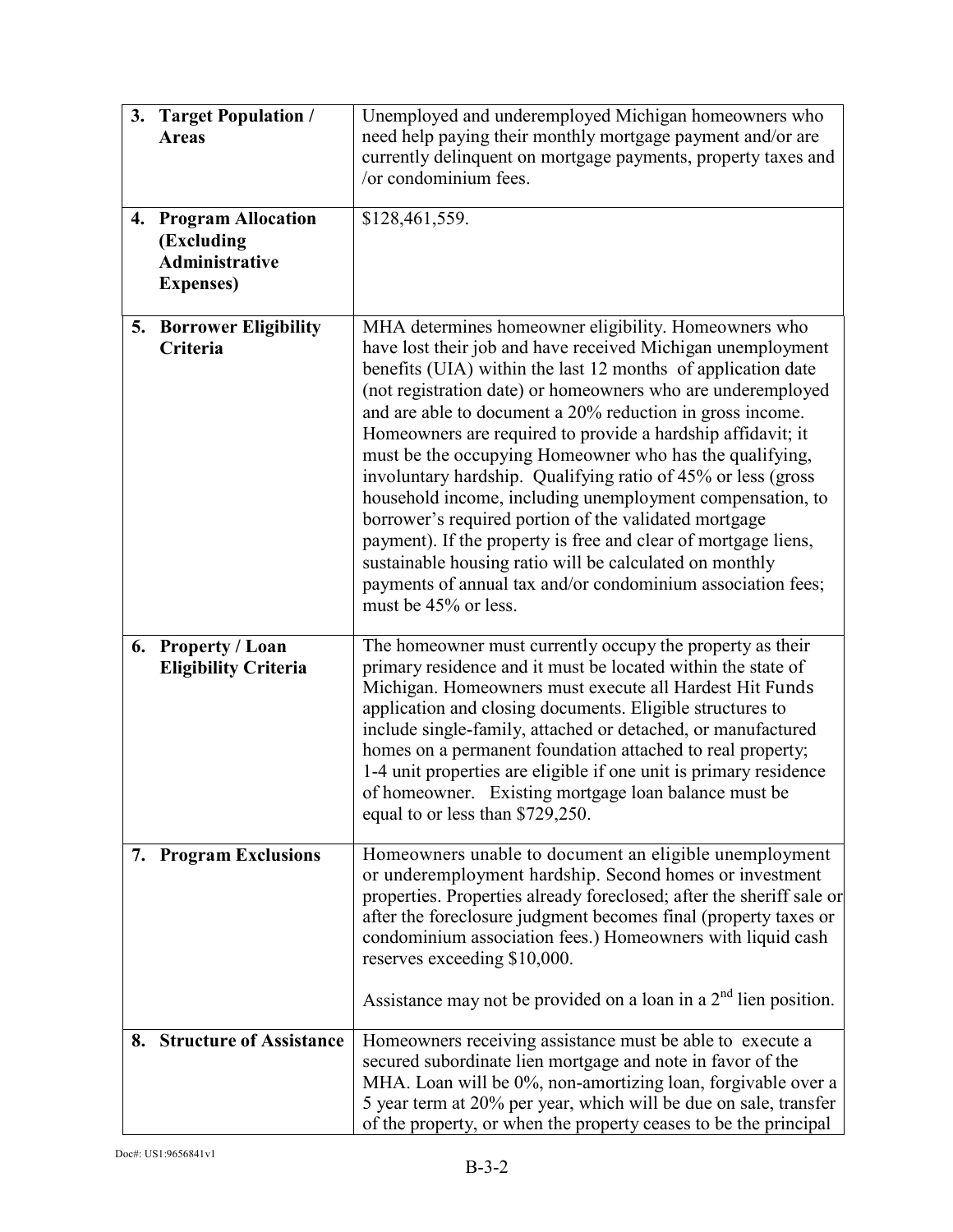|                                                                  | residence of the homeowner. If the primary lien is paid in full<br>due to a refinance transaction, the MHA may subordinate lien<br>position in accordance with in program guidelines. Mortgage<br>will be recorded through public records; repayments,<br>discharges, and subordinations will be conducted by MHA.<br>Any lien recoveries will be recycled into Michigan's Hardest<br>Hit Funds for future allocation. All non-committed funds<br>remaining in the program will be returned to Treasury after<br>December 31, 2017. Hardest Hit funds will be available on a<br>first come, first serve basis. |  |
|------------------------------------------------------------------|----------------------------------------------------------------------------------------------------------------------------------------------------------------------------------------------------------------------------------------------------------------------------------------------------------------------------------------------------------------------------------------------------------------------------------------------------------------------------------------------------------------------------------------------------------------------------------------------------------------|--|
|                                                                  | Lender/Servicer is required to provide timely communication<br>of homeowner's loan data to the MHA and agree to place<br>collection and foreclosure activity on hold upon their<br>acceptance of the homeowner into the Hardest Hit Funds<br>Program; active foreclosure action to be canceled upon receipt<br>of Hardest Hit Funds. Lender/Servicer is required to provide<br>evidence of timely application of Hardest Hit Funds.<br>Lender/Servicer is required to waive all accumulated late<br>charges and NSF fees.                                                                                      |  |
| 9. Per Household<br><b>Assistance</b>                            | \$30,000 maximum per household.                                                                                                                                                                                                                                                                                                                                                                                                                                                                                                                                                                                |  |
| 10. Duration of Assistance                                       | After one-time reinstatement assistance to mortgage<br>lender/servicer, tax authority and/or condominium association,<br>the monthly subsidy ceases after 12 months consecutive<br>monthly payments OR if homeowner fails to pay their portion<br>of the payment in accordance with terms of the Note.                                                                                                                                                                                                                                                                                                         |  |
| 11. Estimated Number of<br>Participating<br><b>Households</b>    | Based upon maximum program funding of \$30,000 per<br>household, a minimum of 4,282 households may be assisted.                                                                                                                                                                                                                                                                                                                                                                                                                                                                                                |  |
| 12. Program Inception /<br><b>Duration</b>                       | Based on the overwhelming need, funds allocated to this<br>program will likely be exhausted prior to December 31, 2017.                                                                                                                                                                                                                                                                                                                                                                                                                                                                                        |  |
| 13. Program Interactions<br>with Other HFA<br><b>Programs</b>    | Homeowners will only be eligible for one MHA Hardest Hit<br>Funds Program. MSHDA owned and serviced loans are<br>eligible for this program.                                                                                                                                                                                                                                                                                                                                                                                                                                                                    |  |
| <b>14. Program Interactions</b><br>with HAMP                     | Homeowners can receive HAMP assistance prior to or<br>after receiving Hardest Hit Funds assistance; Hardest Hit<br>Funds cannot be used to pay HAMP trial period<br>payments. Lender/Servicers to follow current guidance<br>issued by their investor and/or U.S. Treasury.                                                                                                                                                                                                                                                                                                                                    |  |
| 15. Program Leverage<br>with Other Financial<br><b>Resources</b> | Lender/Servicer agrees to waive all accumulated late fees and<br>NSF fees. No further matching is required.                                                                                                                                                                                                                                                                                                                                                                                                                                                                                                    |  |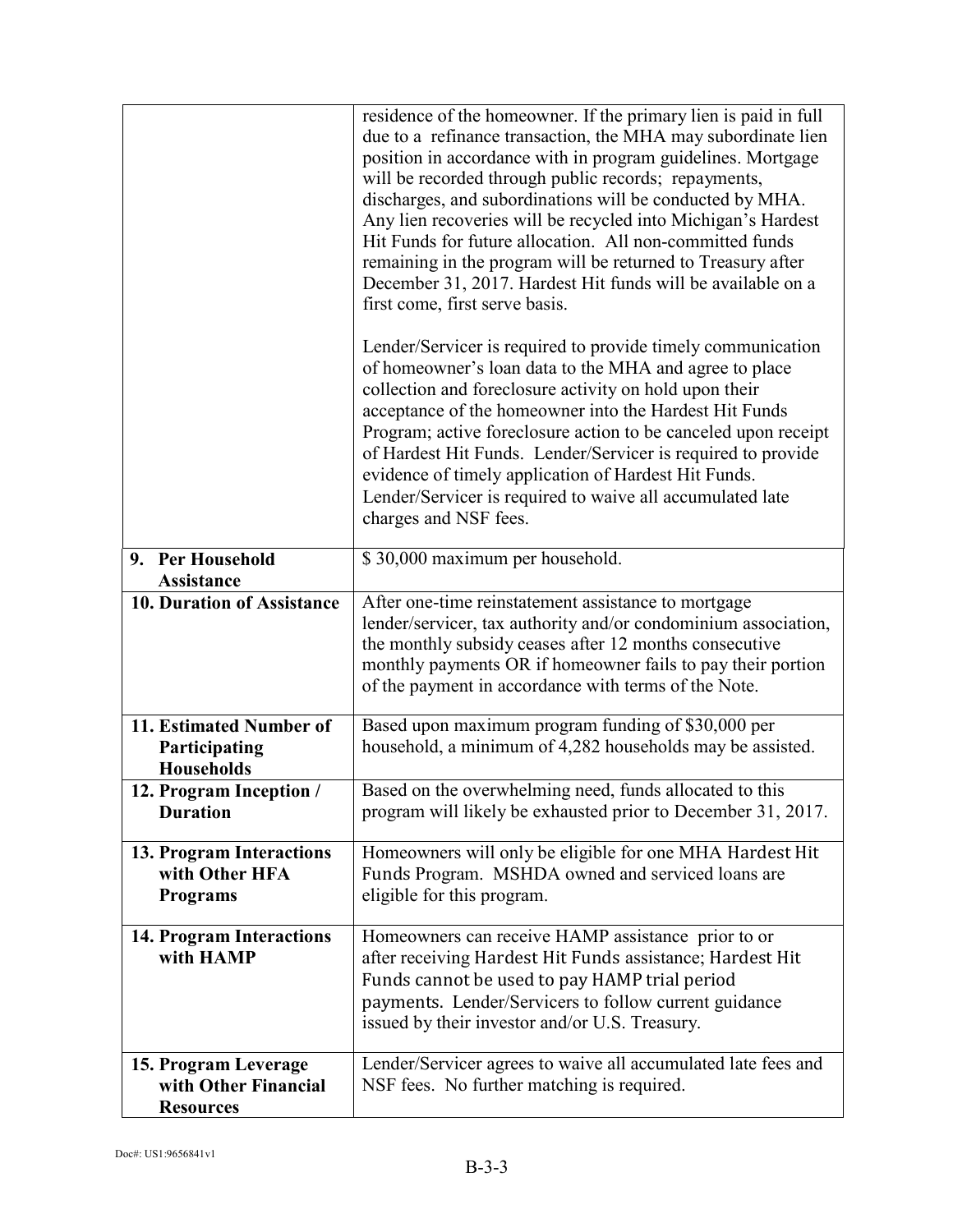| 16. Qualify as an | $\overline{\mathsf{y}}$ Yes | N <sub>0</sub> |
|-------------------|-----------------------------|----------------|
| Unemployment      |                             |                |
| Program           |                             |                |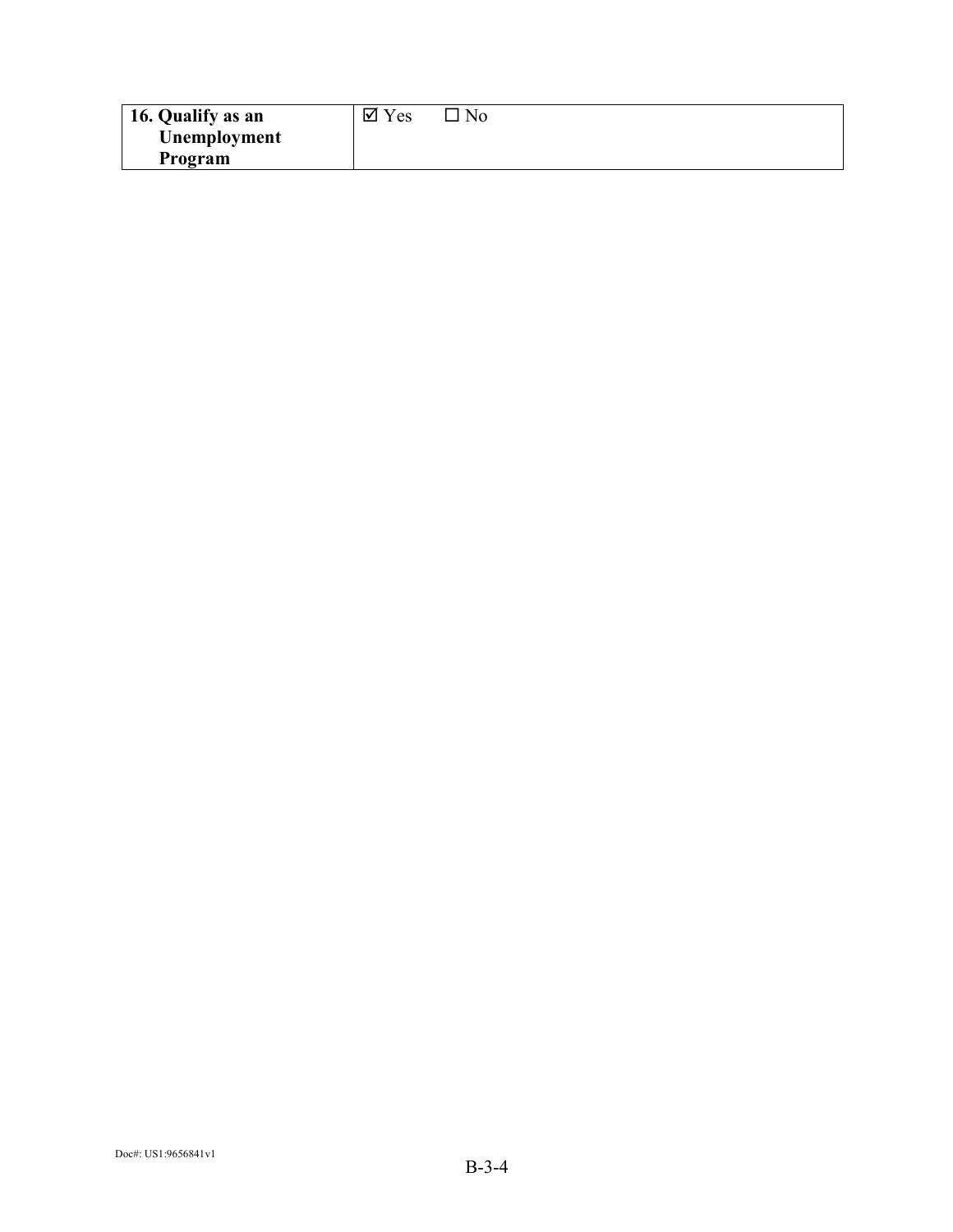# MICHIGAN STATE HOUSING DEVELOPMENT AUTHORITY **MODIFICATION PLAN PROGRAM (MP) Summary Guidelines**

|    | 1. Program Overview                                                                   | Michigan's Modification Plan Program provides a permanent<br>solution to many homeowners who have a qualifying,<br>involuntary hardship and an unsustainable monthly mortgage<br>payment and/or to borrowers with severe negative equity. Up to<br>\$30,000 in assistance may be provided to the Lender/Servicer to<br>pay the capitalized balance or negative equity in order to<br>contribute towards reaching a lower monthly payment. Re-<br>amortization only or Recast Modifications are eligible.                                         |
|----|---------------------------------------------------------------------------------------|--------------------------------------------------------------------------------------------------------------------------------------------------------------------------------------------------------------------------------------------------------------------------------------------------------------------------------------------------------------------------------------------------------------------------------------------------------------------------------------------------------------------------------------------------|
| 2. | <b>Program Goals</b>                                                                  | This program will prevent avoidable foreclosures by putting<br>homeowners who may be at a higher risk of foreclosure into a<br>permanent, affordable loan modification allowing them to<br>maintain homeownership, curb vacancies and stabilize local<br>communities.                                                                                                                                                                                                                                                                            |
| 3. | <b>Target</b><br><b>Population/Areas</b>                                              | Homeowners with negative equity greater than 115% Loan<br>to Value (LTV) and homeowners who do not have a<br>sustainable mortgage payment.                                                                                                                                                                                                                                                                                                                                                                                                       |
| 4. | <b>Program Allocation</b><br>(Excluding<br><b>Administrative</b><br><b>Expenses</b> ) | \$8,841,136.50                                                                                                                                                                                                                                                                                                                                                                                                                                                                                                                                   |
| 5. | <b>Borrower Eligibility</b><br>Criteria                                               | MHA determines homeowner eligibility. Homeowners who have<br>a qualifying, involuntary hardship and a present housing<br>payment greater than 45% and/or have severe negative equity<br>greater than 115% LTV. MHA considers a sustainable<br>mortgage payment as 45% or less (gross household income to<br>validated mortgage payment.) Homeowners are required to<br>provide a hardship affidavit; it must be the occupying<br>Homeowner who has the qualifying, involuntary hardship.                                                         |
|    | 6. Property/Loan<br><b>Eligibility Criteria</b>                                       | The homeowner must currently occupy the property as their<br>primary residence and it must be located within the state of<br>Michigan. Homeowners must execute all Hardest Hit Funds<br>application and closing documents. Eligible structures to include<br>single-family, attached or detached, or manufactured homes on a<br>permanent foundation attached to real property; 1-4 unit properties<br>are eligible if one unit is primary residence of homeowner.<br>Existing mortgage loan balance must be equal to or less than<br>\$729,250. |
| 7. | <b>Program Exclusions</b>                                                             | Homeowners whose Lender/Servicer is unable to permanently<br>modify or recast their existing lien. Assistance may not be<br>provided on a loan in a $2nd$ lien position. Second homes or                                                                                                                                                                                                                                                                                                                                                         |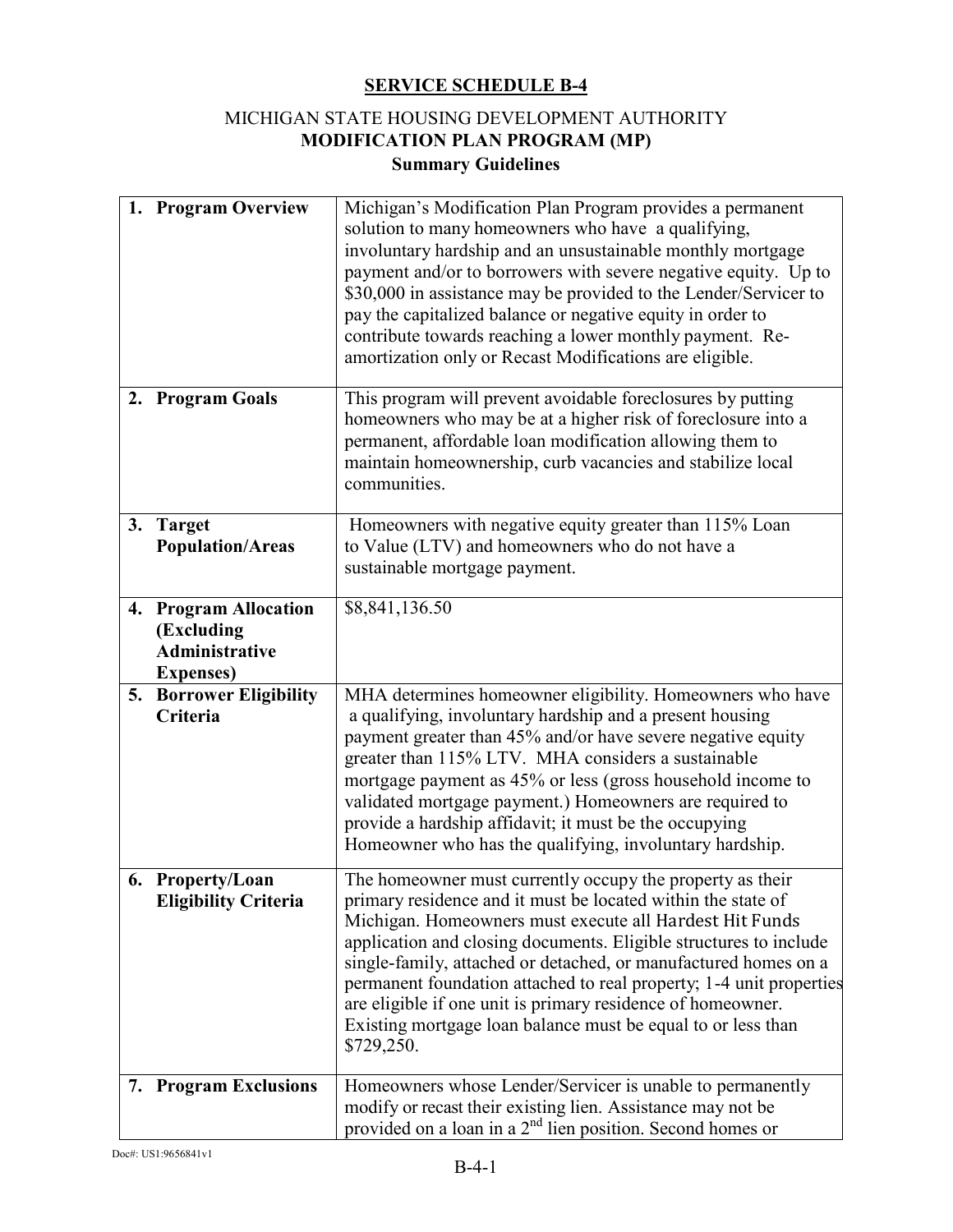|                                                | investment properties. Properties already foreclosed; after the<br>sheriff sale date or after the foreclosure judgment becomes final<br>(property taxes or condominium association fees.) Homeowners<br>with liquid cash reserves exceeding \$10,000.                                                                                                                                                                                                                                                                                                                                                                                                                                                                                                                                                                                                                                                   |
|------------------------------------------------|---------------------------------------------------------------------------------------------------------------------------------------------------------------------------------------------------------------------------------------------------------------------------------------------------------------------------------------------------------------------------------------------------------------------------------------------------------------------------------------------------------------------------------------------------------------------------------------------------------------------------------------------------------------------------------------------------------------------------------------------------------------------------------------------------------------------------------------------------------------------------------------------------------|
| <b>Structure of</b><br>8.<br><b>Assistance</b> | Homeowners receiving assistance will execute a secured<br>subordinate lien mortgage and note in favor of the MHA. Loan<br>will be 0%, non-amortizing loan, forgivable over a 5 year term at<br>20% per year, which will be due on sale, transfer of the property,<br>or when the property ceases to be the principal residence of the<br>homeowner. If the primary lien is paid in full due to a refinance<br>transaction the MHA may be willing to subordinate lien position.<br>Mortgage will be recorded through public records; repayments,<br>discharges, and subordinations will be conducted by MHA. Any<br>lien recoveries will be recycled into Michigan's Hardest Hit<br>Funds for future allocation. All non-committed funds remaining<br>in the program will be returned to Treasury after December 31,<br>2017. Hardest Hit Funds will be available on a first come, first<br>serve basis. |
|                                                | MHA will determine amount of assistance up to program<br>maximum based on delinquency amount and/or if the loan is<br>current, based on amount required to improve negative equity<br>position. MHA equity calculation will not reduce principal loan<br>balance below 100% LTV. Awarded funds will be remitted to<br>Lender/Servicer to be applied towards the capitalized balance.<br>The Lender/Servicer will determine term of the modification<br>according to their internal guidelines and transmit modification<br>terms to the MHA. MHA will confirm final LTV is not less<br>than 100% and reduced modified mortgage payment is<br>sustainable i.e. 45% or less (gross household income to<br>validated mortgage payment).                                                                                                                                                                    |
|                                                | Lender/Servicer is required to provide timely communication of<br>homeowner's loan data to the MHA and agree to place collection<br>and foreclosure activity on hold upon their acceptance of the<br>homeowner into the Hardest Hit Funds Program; active<br>foreclosure action to be canceled upon receipt of Hardest Hit<br>Funds. Lender/Servicer is required to provide evidence of timely<br>application of Hardest Hit Funds. Lender/Servicer is required to<br>waive all accumulated late charges and non-sufficient funds<br>(NSF) fees.                                                                                                                                                                                                                                                                                                                                                        |
| <b>Per Household</b><br>9.<br>Assistance       | One-time award up to \$30,000 per household.                                                                                                                                                                                                                                                                                                                                                                                                                                                                                                                                                                                                                                                                                                                                                                                                                                                            |
| 10. Duration of<br><b>Assistance</b>           | One-time assistance to homeowner, paid directly to<br>Lender/Servicer, for application towards capitalized balance<br>and/or negative equity, excluding late fees and NSF fees, on                                                                                                                                                                                                                                                                                                                                                                                                                                                                                                                                                                                                                                                                                                                      |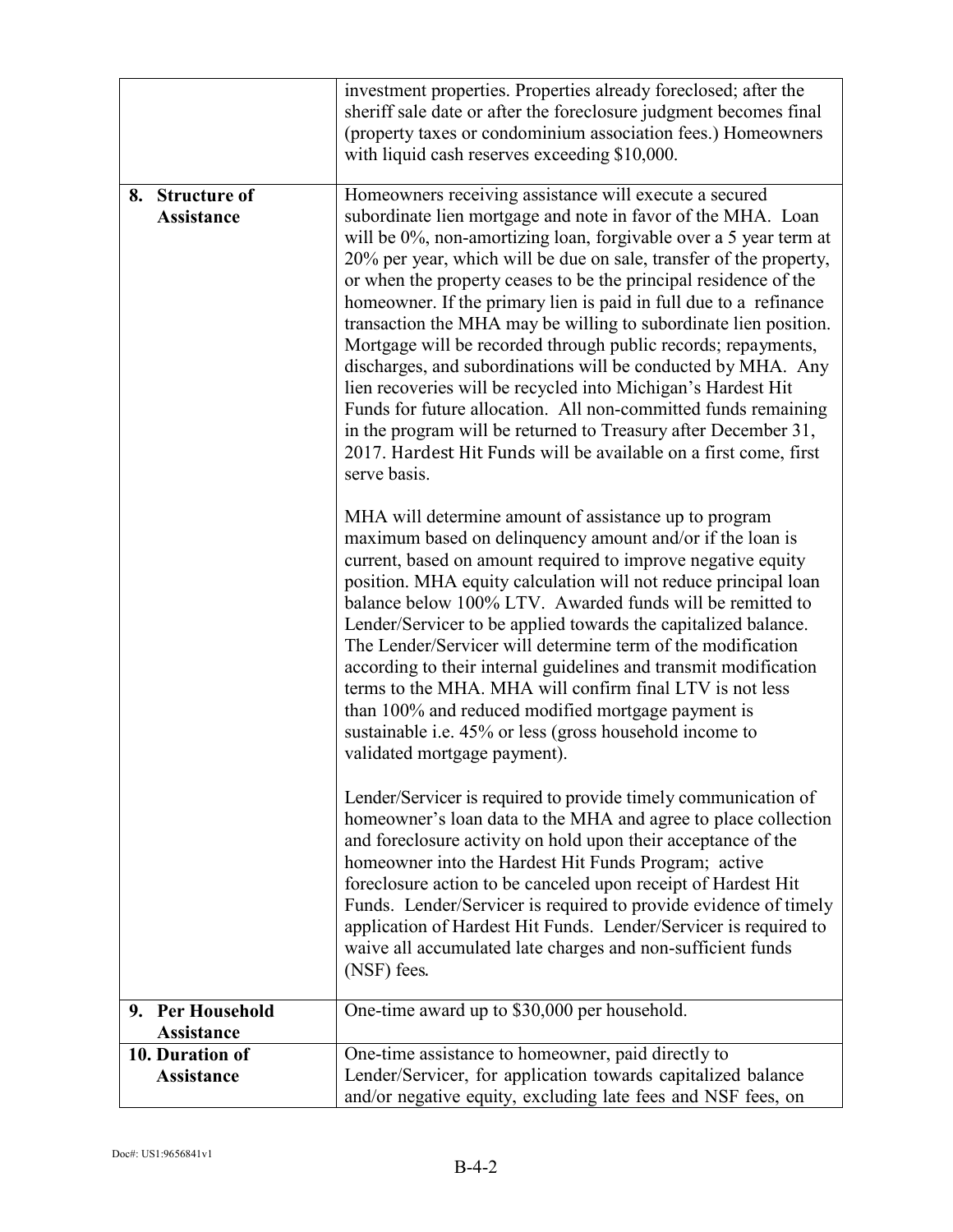|                                                                                | homeowners' mortgage account.                                                                                                                                                                                                                                               |
|--------------------------------------------------------------------------------|-----------------------------------------------------------------------------------------------------------------------------------------------------------------------------------------------------------------------------------------------------------------------------|
| <b>11. Estimated Number</b><br>of Participating<br><b>Households</b>           | Based upon maximum program funding of \$30,000 per<br>household, a minimum of 295 households may be assisted.                                                                                                                                                               |
| 12. Program Inception/<br><b>Duration</b>                                      | Program rolled out July 2012. Based on the overwhelming need,<br>funds allocated to this Program will likely be exhausted prior to<br>December 31, 2017.                                                                                                                    |
| 13. Program<br><b>Interactions with</b><br><b>Other HFA</b><br><b>Programs</b> | Homeowners will only be eligible for one MHA Hardest Hit<br>Funds Program. MSHDA owned and serviced loans are eligible<br>for this program.                                                                                                                                 |
| 14. Program<br><b>Interactions with</b><br><b>HAMP</b>                         | Homeowners can receive HAMP assistance prior to or after<br>receiving Hardest Hit Funds assistance; Hardest Hit Funds<br>cannot be used to pay HAMP trial period payments.<br>Lender/Servicers to follow current guidance issued by their<br>investor and/or U.S. Treasury. |
| 15. Program Leverage<br>with Other Financial<br><b>Resources</b>               | Lender/Servicer agrees to waive all accumulated late fees and<br>NSF fees. No further matching is required.                                                                                                                                                                 |
| 16. Qualify as an<br>Unemployment<br>Program                                   | $\Box$ Yes<br>$\boxtimes$ No                                                                                                                                                                                                                                                |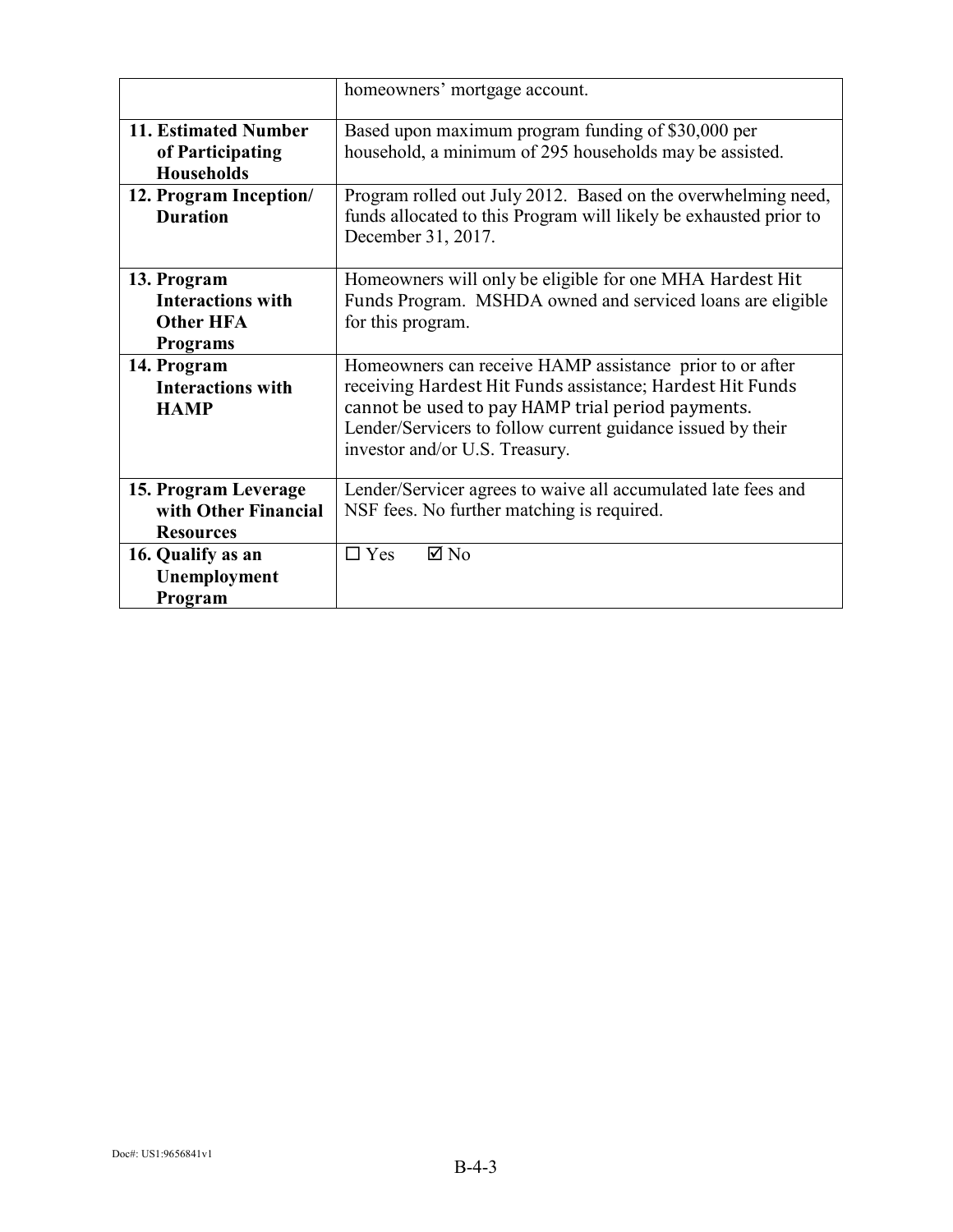## MICHIGAN STATE HOUSING DEVELOPMENT AUTHORITY

# **BLIGHT ELIMINATION PROGRAM (BE)**

# **Summary Guidelines**

|    | 1. Program Overview                                                               | Strategically target residential and multifamily demolition in<br>designated areas within the state of Michigan, by partnering with<br>land banks, non-profit and/or for-profit organizations (together,<br>"Partners").                                                                                                                                                                                                                                                                                        |
|----|-----------------------------------------------------------------------------------|-----------------------------------------------------------------------------------------------------------------------------------------------------------------------------------------------------------------------------------------------------------------------------------------------------------------------------------------------------------------------------------------------------------------------------------------------------------------------------------------------------------------|
|    | 2. Program Goals                                                                  | The Blight Elimination Program (BE) primary purpose and goal<br>is to focus efforts on decreasing foreclosures and stabilizing<br>neighborhoods through the demolition and greening of vacant<br>and abandoned single family and multi family structures in<br>designated areas across Michigan. MHA will work with program<br>Partners to identify meaningful indicators that will enable them<br>to track and quantify the Blight Elimination Program's impact in<br>the designated communities.              |
|    | 3. Target<br><b>Population/Areas</b>                                              | Demolition funds will be focused in the cities of Detroit, Flint,<br>Grand Rapids, Pontiac, Saginaw, Ecorse, Highland Park, River<br>Rouge, Ironwood, Muskegon Heights, Inkster, Jackson,<br>Hamtramck, Port Huron, Adrian and Lansing. MHA may<br>authorize demolition to immediately adjacent neighborhoods to<br>the designated cities if there is consensus among the applicable<br>Partners that activity will promote increased values of remaining<br>property and promote a positive economic impact.   |
|    | 4. Program Allocation<br>(Excluding<br><b>Administrative</b><br><b>Expenses</b> ) | \$175,000,000                                                                                                                                                                                                                                                                                                                                                                                                                                                                                                   |
|    | 5. Property Eligibility<br>Criteria                                               | MHA determines property eligibility. Property will be<br>considered blighted if it meets any of the following criteria as<br>determined by the local governing body in their strategic plan<br>and pursuant to program guidelines.<br>Considered a public nuisance according to local code or<br>ordinance.<br>Is a nuisance due to age, physical condition or use.<br>٠<br>Has had utilities, plumbing, heating or sewage disconnected,<br>٠<br>destroyed, removed or rendered ineffective so that property is |
|    |                                                                                   | unfit for the intended use.                                                                                                                                                                                                                                                                                                                                                                                                                                                                                     |
| 6. | Ownership/Loan<br><b>Eligibility Criteria</b>                                     | Eligibility for residential (1-4 units) and multi-family $(4+)$<br>$\bullet$<br>units) demolition will be determined by MHA internal<br>committee, ensuring funds will be appropriately spent,<br>providing the greatest good for the city and neighborhood as                                                                                                                                                                                                                                                  |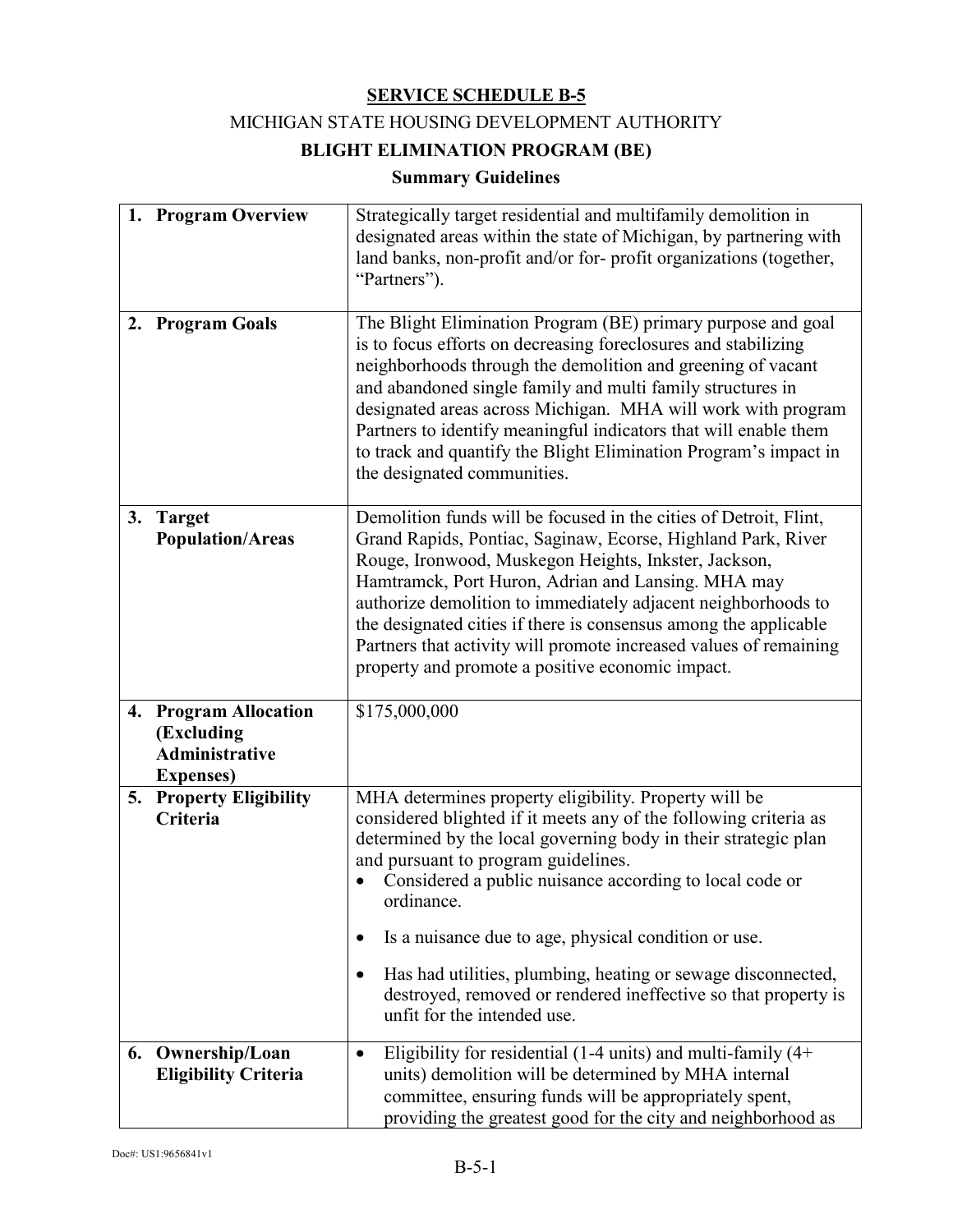|                                      | defined in the program guidelines.                                                                                                                                                                                                                                                                                                                                                                                                                                                                                                                                                                                                                                 |  |
|--------------------------------------|--------------------------------------------------------------------------------------------------------------------------------------------------------------------------------------------------------------------------------------------------------------------------------------------------------------------------------------------------------------------------------------------------------------------------------------------------------------------------------------------------------------------------------------------------------------------------------------------------------------------------------------------------------------------|--|
|                                      | MHA to issue note and mortgage not to exceed \$25,000 per<br>structure for actual costs incurred to acquire (if applicable),<br>demolish, green, manage, and maintain property for a period<br>to run concurrently with the term of the lien.                                                                                                                                                                                                                                                                                                                                                                                                                      |  |
| 7. Program Exclusions                | Commercial structures<br>$\bullet$                                                                                                                                                                                                                                                                                                                                                                                                                                                                                                                                                                                                                                 |  |
|                                      | Properties listed on a national, state, or local historic register<br>that do not receive approval from State Historic Preservation<br>office and local Historical Chapters.                                                                                                                                                                                                                                                                                                                                                                                                                                                                                       |  |
| 8. Structure of<br><b>Assistance</b> | MHA/MSHDA will determine project sites in direct consultation<br>with Partners.                                                                                                                                                                                                                                                                                                                                                                                                                                                                                                                                                                                    |  |
|                                      | Partners will be responsible for property acquisition (if<br>applicable), demolition work and on-going property<br>maintenance.                                                                                                                                                                                                                                                                                                                                                                                                                                                                                                                                    |  |
|                                      | Partners will submit to MHA/MSHDA the following for each<br>demolition candidate:<br>Property ownership and/or acquisition information including<br>location, deed, title insurance or equivalent.                                                                                                                                                                                                                                                                                                                                                                                                                                                                 |  |
|                                      | Pre demolition inspection with photos and post demolition<br>$\bullet$<br>inspection with photos. Third party environmental inspection<br>(including asbestos information, if applicable), report<br>providing proof of completion of demolition.                                                                                                                                                                                                                                                                                                                                                                                                                  |  |
|                                      | Any other miscellaneous information identified on property<br>to include hazards, adverse findings, etc.                                                                                                                                                                                                                                                                                                                                                                                                                                                                                                                                                           |  |
|                                      | Upon receipt of the above documentation, MHA will provide<br>Hardest Hit funding to Partner after Partner's execution of a<br>mortgage and note for a maximum of \$25,000 in favor of MHA.<br>Total assistance will provide for payoff of any existing lien (if<br>applicable), demolition costs, a \$500 one-time project<br>management fee, and \$750 maintenance fee to cover<br>maintenance of property for a period to run concurrently with the<br>term of the lien.                                                                                                                                                                                         |  |
|                                      | Loan will be 0%, non-amortizing loan, forgivable over a 5 year<br>term at 20% per year, as long as covenants are met; outstanding<br>balance of loan will be due on sale, transfer, or unauthorized use<br>of the property, to the extent of net proceeds received. Mortgage<br>will be recorded through public records and ongoing monitoring,<br>repayments, and discharges will be conducted by MHA. Any<br>repayment of program funds will be re-invested back into<br>program allocation. All funds remaining in the program will be<br>returned to Treasury after December 31, 2017. Special<br>considerations may be made by MHA to release lien prior to 5 |  |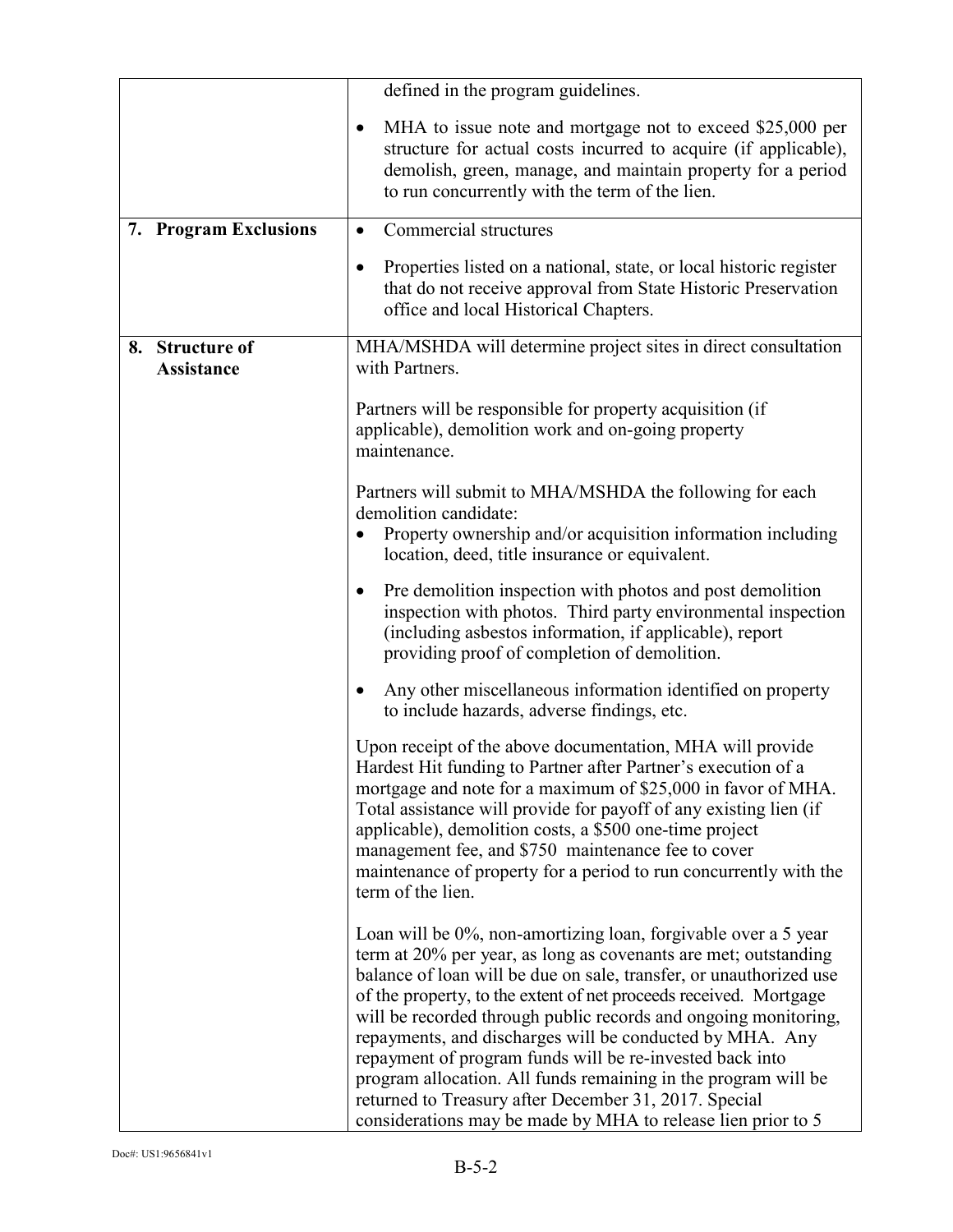|                                                               | year term based on merit of request and to promote positive<br>economic impact to community as set forth in program<br>guidelines.                                                                                                                                                                                                                             |  |
|---------------------------------------------------------------|----------------------------------------------------------------------------------------------------------------------------------------------------------------------------------------------------------------------------------------------------------------------------------------------------------------------------------------------------------------|--|
|                                                               | <b>9. Per Property Assistance</b> Maximum of \$25,000 per structure which includes payoff of<br>existing lien (if applicable); demolition costs, a one-time project<br>management fee, and maintenance fee.                                                                                                                                                    |  |
| 10. Frequency of<br><b>Assistance</b>                         | One time assistance per property.                                                                                                                                                                                                                                                                                                                              |  |
| 11. Estimated Number of<br><b>Properties demolished</b>       | 7,000 properties could be served under this program if they all<br>receive the maximum funding amount of \$25,000. Further<br>economies of scale savings will be investigated to drive costs<br>down throughout all communities served for the BE program.<br>This will in essence increase the total number of properties served<br>to be greater than 7,000. |  |
| 12. Program Inception/<br><b>Duration</b>                     | Expansion of Program to roll out late November, 2014. Based<br>on the overwhelming need, funds allocated to this Program will<br>likely be exhausted prior to December 31, 2017.                                                                                                                                                                               |  |
| 13. Program Interactions<br>with Other HFA<br><b>Programs</b> | Property will only be eligible for one MHA Hardest Hit<br>Funds Program. MSHDA owned properties may be eligible for<br>this program.                                                                                                                                                                                                                           |  |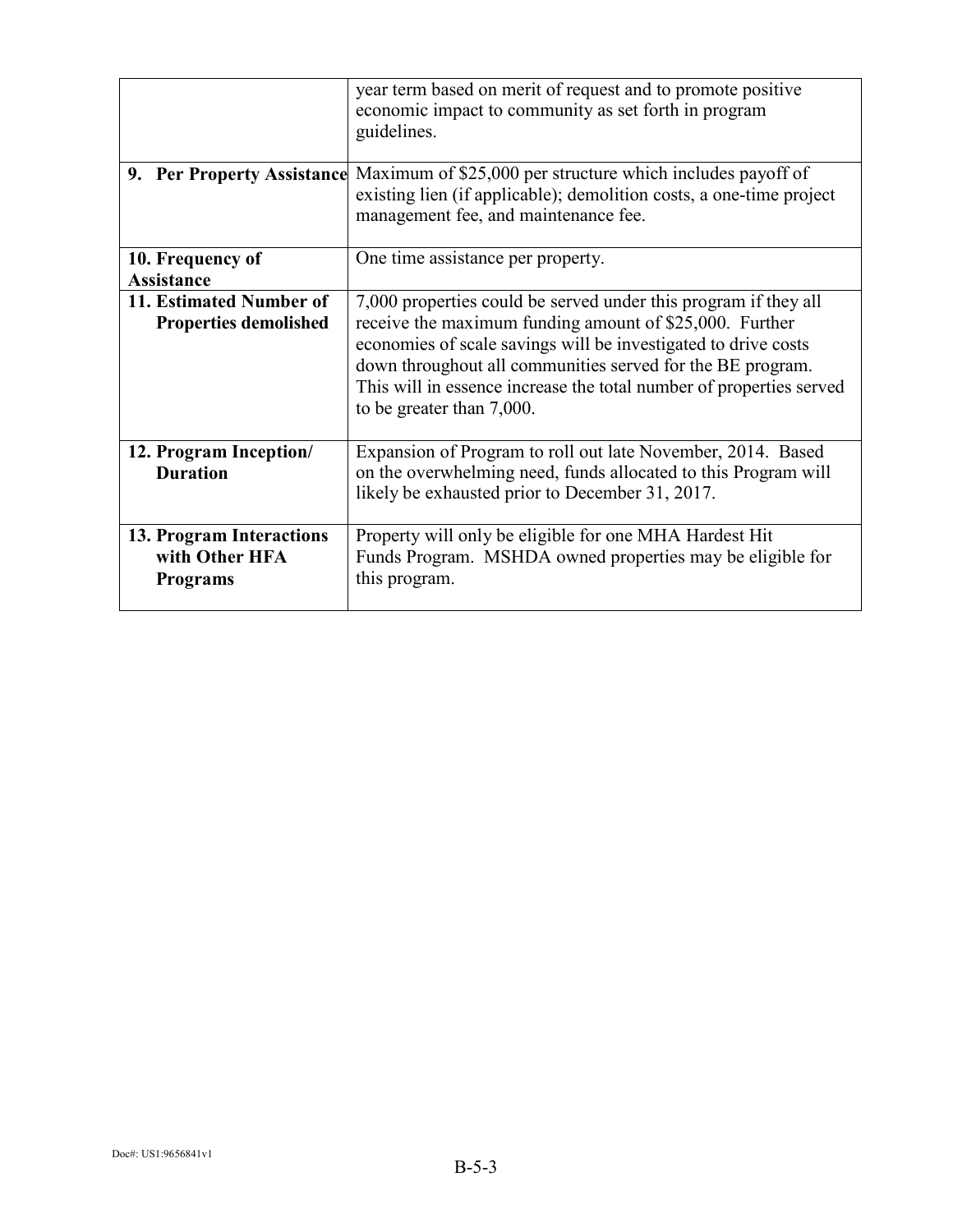# **SCHEDULE C**

# **PERMITTED EXPENSES**

|                                                                 | <b>Michigan</b> |
|-----------------------------------------------------------------|-----------------|
|                                                                 |                 |
|                                                                 |                 |
| <b>One-time / Start-Up Expenses:</b>                            |                 |
| <b>Initial Personnel</b>                                        | \$0.00          |
| Building, Equipment, Technology                                 | \$0.00          |
| <b>Professional Services</b>                                    | \$57,270        |
| Supplies / Miscellaneous                                        | \$0.00          |
| Marketing /Communications                                       | \$262,500.00    |
| Travel                                                          | \$0.00          |
| Website development /Translation                                | \$0.00          |
| Contingency                                                     | \$0.00          |
| <b>Subtotal</b>                                                 | \$319,770       |
|                                                                 |                 |
| <b>Operating / Administrative</b><br><b>Expenses:</b>           |                 |
| <b>Salaries</b>                                                 | \$27,256,910.00 |
| Professional Services (Legal,<br>Compliance, Audit, Monitoring) | \$1,740,000     |
| Travel                                                          | \$35,000.00     |
| Buildings, Leases & Equipment                                   | \$857,730       |
| Information Technology &<br>Communications                      | \$475,000       |
| Office Supplies/Postage and<br>Delivery/Subscriptions           | \$478,000.00    |
| Risk Management/ Insurance                                      |                 |
| Training                                                        | \$25,000        |
| Marketing/PR                                                    | \$7,860,003.00  |
| Miscellaneous                                                   | \$1,800,000     |
| <b>Subtotal</b>                                                 | \$40,527,643    |
|                                                                 |                 |
| <b>Transaction Related Expenses:</b>                            |                 |
| <b>Recording Fees</b>                                           | \$1,850,000     |
| <b>Wire Transfer Fees</b>                                       | \$225,000       |
| <b>Counseling Expenses</b>                                      |                 |
| File Intake                                                     | \$354,440       |
| <b>Decision Costs</b>                                           | \$0.00          |
| Successful File                                                 | \$0.00          |
| Key Business Partners On-Going                                  | \$3,240,000     |
| <b>Subtotal</b>                                                 | \$5,669,440     |
|                                                                 |                 |
|                                                                 |                 |
| <b>Grand Total</b>                                              | \$46,516,853    |